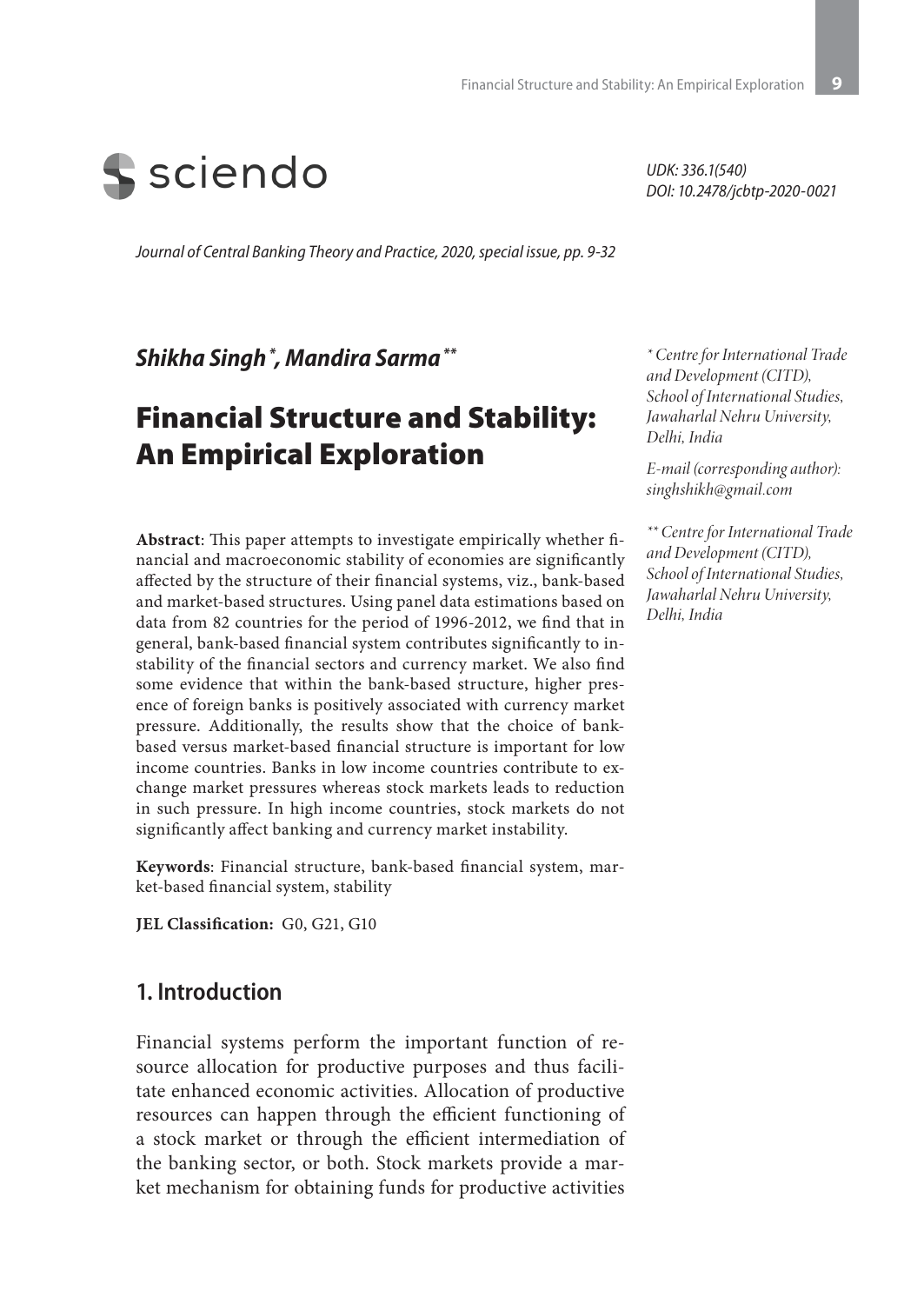**10**

of firms and an avenue for investors to invest their excess savings. Banks, on the other hand, act as an intermediary between savers and borrowers, by accepting deposits from savers and by lending these deposits to borrowers for their productive purposes. While both stock markets and banks may exist in parallel, many financial systems are found to have a dominant presence of one of the two. For example, Thakor (1996), Allen and Gale (2000) and Vitols (2001) observed that banks play a more predominant role in the financial systems in Germany and Japan while stock markets play a bigger role in the financial system of the United Kingdom (UK) and the United States of America (USA). Analysing data for many European countries, Langfield and Pagano (2016) commented that European countries' financial systems are strongly bank-based. Thus, depending on whether stock markets or banks play a more dominant role in allocation of financial resources, the structure of a financial system has been broadly classified as market-based and bank-based. Marketbased financial system is the one where stock markets play a more prominent role in facilitating finances to the corporate sector compared to banks, while bank-based financial systems are the ones where banks are the major source of funds. Within a bank based system, we can further classify it into domestically dominated or foreign sector dominated. According to Lee (2012), banking sector and the stock markets are complementary in general, although they may be substitutes in some countries. Further, scholars have attributed the evolution of an economy's financial system into different structures to historical reasons (Allen and Gale, 2000; Vitols, 2001). The relative importance of bank-based and market-based financial systems on macroeconomic outcomes has been studied by many scholars. Beck and Levine (2002) argue that neither market-based nor bank-based system matter for industrial growth. What matters, according to Beck and Levine (2002), is the legal system efficiency of the economy. Lee (2012) studied the relative merits of bank-based and market-based financial structures from the point of view of long term economic growth and observed differential role played by stock markets and banks in the economic growth of different countries. Further, according to Lee (2012), banking sector may play more important role than stock markets in the early years of growth in an economy.

In the aftermath of the global financial crisis of 2008, a recent literature has been growing on the issue of whether structure of the financial system has an implication for financial and macroeconomic stability. The theoretical debate on which structure – bank-based or market-based – lends an economy to be more vulnerable to financial and macroeconomic instability is difficult to resolve. The limited empirical literature has found evidence that in times of financial crisis, bank-based financial structure may exacerbate instability more than market-based structures (Langfield and Pagano, 2016; Bats and Houben, 2017). In terms of recovery, it has been found that market based economies recover faster than bank-based ones from economic crisis (Allard and Blavy, 2011).

In this paper, we attempt to augment the sparse literature on financial structure and stability by carrying out an empirical exercise on data comprising of a set of 82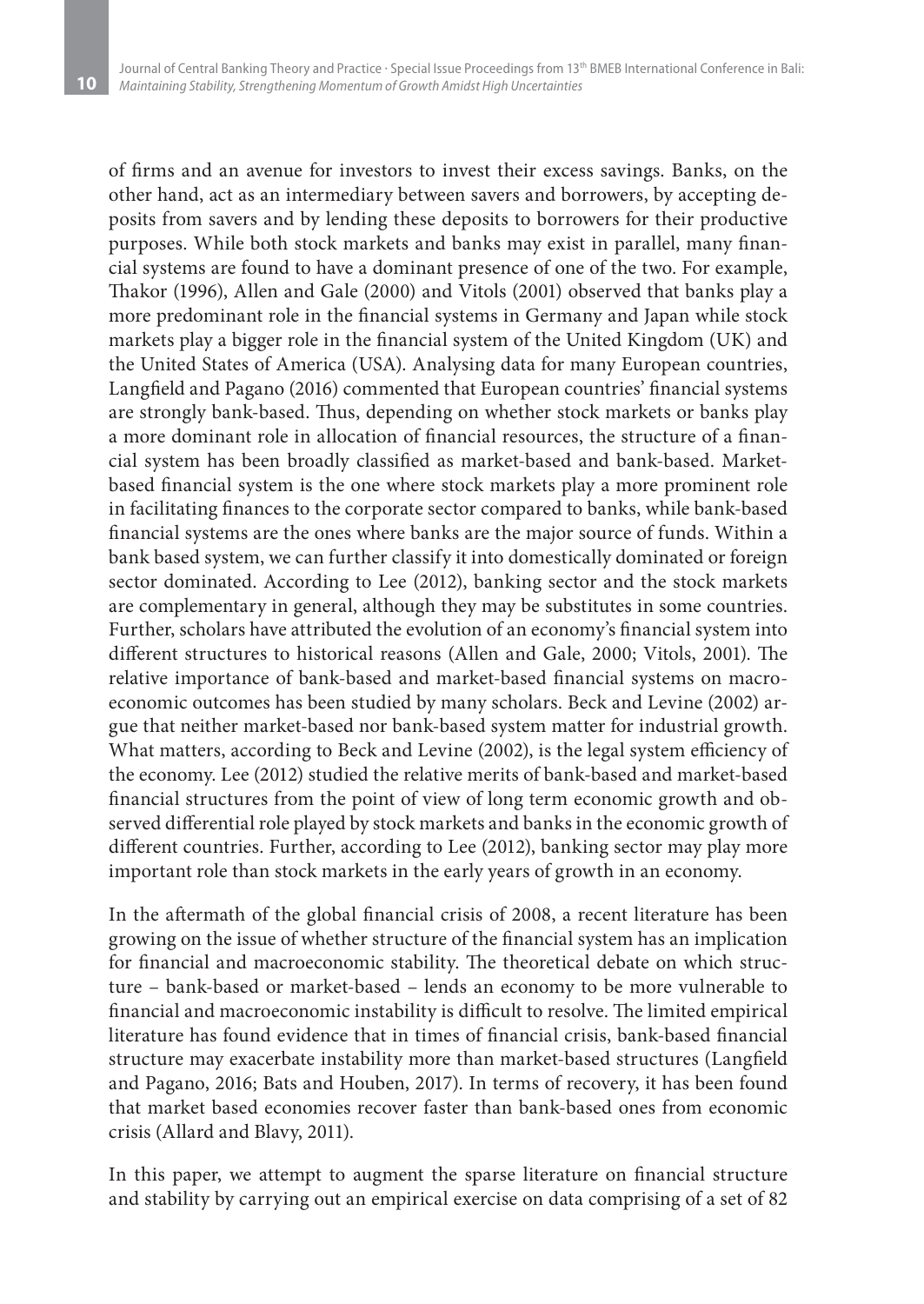countries covering the period of 1996 – 2012. The core research question addressed here is whether different financial structures contribute differently towards instability. Our study is closely related to Kim et al (2016) but differs from theirs and earlier analysis in two accounts. First, while earlier attempts were limited to developed OECD economies, our sample include both developed and developing economies. Second, while the earlier attempts specifically considered crisis events to investigate differential impact of bank-based and market-based structures, we use conventional measures of instability that cover both crisis events and non-crisis events. In spite of the differences in approach, our results are similar to the earlier results in the literature – bank-based financial structures are positively and significantly associated with financial sector or macroeconomic instability, after controlling for other factors. We find some evidence that this association is driven by dominance of foreign banks within bank-based financial structures. Thus, the primary contribution of our paper is to extend the literature to include developing as well as developed economy. In addition, it provides nuanced and fresh evidence on how financial structure may impact stability of developing and developed economies in differential manner. As earlier studies did not include low income economies in their analysis, earlier results were more specific to the high income countries whereas our results are more broad based, covering both low income and high income countries.

The rest of this paper is organised as follows. Section 2 discusses the literature on how the two types of financial structure may impact financial and macroeconomic instability as well as the literature on empirical characterization of financial structures into bank-based and market-based. Section 3 presents the empirical strategy adopted to investigate our core research question, followed by results and analysis in Section 4. Section 5 concludes the paper.

### **2. Review of literature**

We organise the review of literature into two subsections. In Section 2.1, the literature linking instability and financial structure is reviewed, followed by empirical characterization of financial structure in section 2.2.

### **2.1. Financial Structure and systemic instability**

The recent debate on whether the type of financial structure has a differential impact on financial sector stability is yet to be resolved. According to Langfield and Pagano (2016), the answer to this depends on the extent to which banks and markets enable efficient risk sharing that contributes in improved resilience of an economy to financial and macroeconomic shocks. The relative merits and demerits of the two types of financial structures have been discussed at length (see, for example, reviews of this literature in Levine, 2002; Schmidt and Hryckienics, 2006; Allard and Blavy,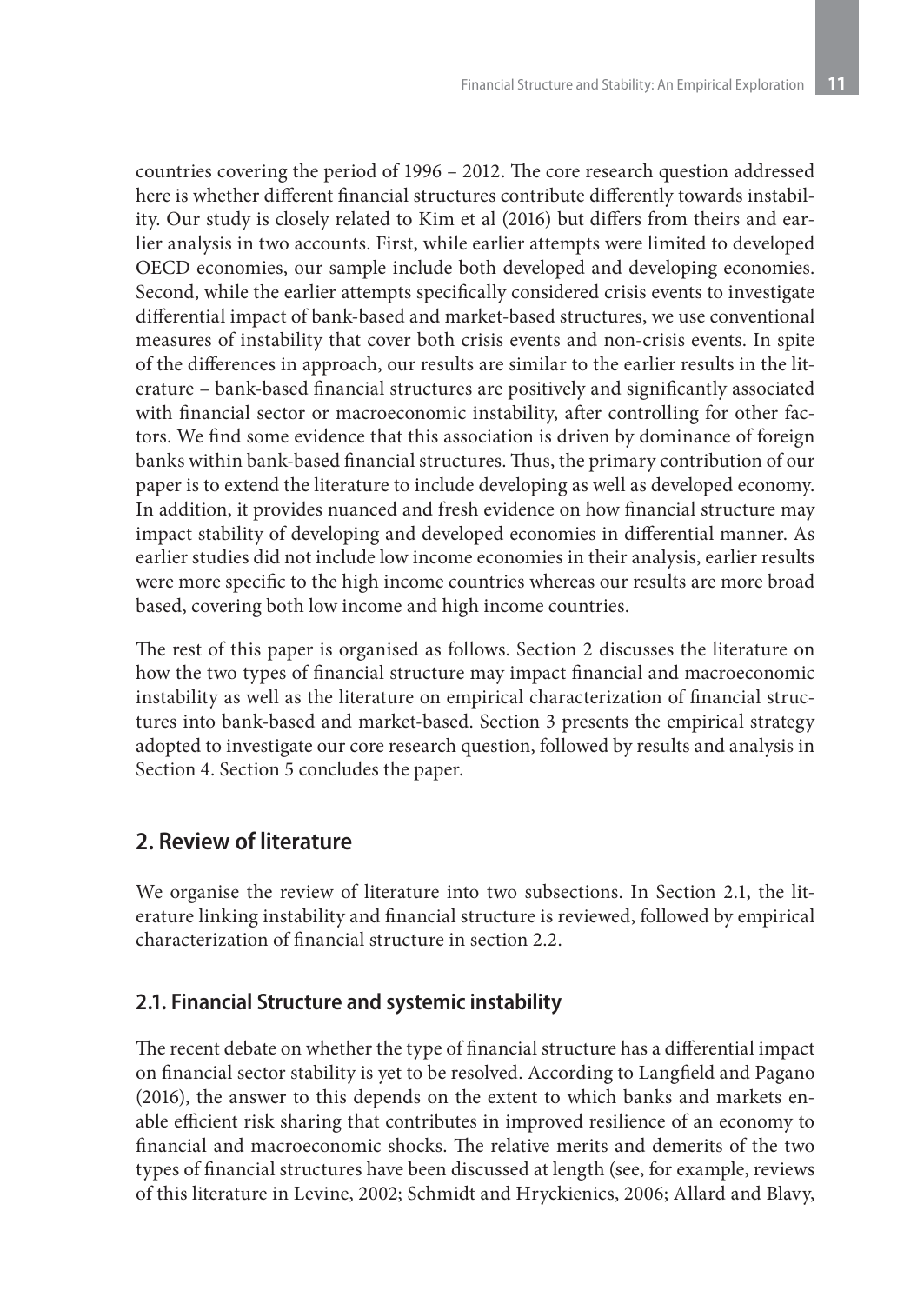**12**

2011 and Langfield and Pagan, 2016, among others). According to this literature, bank based financial structure derives its merit from effectively solving the problem of asymmetric information and moral hazard by careful screening of the borrowers and continuous monitoring of the projects funded by the banks. According to this view, the long-term relationship with the borrowers incentivises banks not to divulge borrowers' private information in public, thus leading to mitigation of panic driven instability. On the other hand, according to this literature, institutional relationship with clients is not important in stock markets. The shareholders may have myopic view of investments as they are interested in capital gains (Bhide, 1993, as cited in Levine, 2002). In the event of herd behaviour of stock market participants, there may be a massive withdrawal of funds due to speculative trading, leading to extreme volatility and possibility of an ensuing crash of the stock market. Thus, going by this literature, bank-based financial structures offer more stability than market based structure due to informational superiority of relationship banking.

However, as pointed out by Langfield and Pagano (2016), the stabilizing effect of relationship banking can be offset if bank lending is accompanied with firms' equity share as collateral towards loan. When stock markets rise, increase in the value of collateral and firms' equity allows banks to supply more credit. If banks also indulge in stock market investment as a strategy for earning revenue, then rising stock prices would add more value to banks' asset thus increasing funds and supply of credit. On the other hand, when stock prices fall, the opposite happens, leading to a reduction in credit supply. The reduction in credit supply when markets are falling may also be necessitated by regulatory compulsion for meeting minimum capital-torisk weighted-asset ratio (CRAR) by banks (Adrian et al, 2013). Thus, banks tend to over supply credit during stock market boom and ration credit during bust. Another link between bank-based structure and financial instability, as pointed out by Bats and Houben (2017), stems from banks' asset-liability mismatches that makes banks vulnerable to liquidity and interest rate shocks, which, in extreme case may result in bank runs and systemic instability. Banks are also interconnected through interbank markets and hence prone to contagion of individual bank failure (Craig and von Peter, 2014). Contrary to this, stock markets have less systemic interconnectedness and involve more direct financing from savers to investors; this makes market-based structure less vulnerable to systemic financial instability (Bats and Houben, 2017).

The empirical literature on linking financial structure and stability is sparse and mainly confined to high income economies. Allard and Blavy (2011) study whether structure of the financial system matters for recovery from economic crisis of economies by studying a sample of 87 crises spread across 17 advanced economies during 1960 – 2007. The results of Allard and Blavy (2011) show that market based economies recover faster than bank-based economies from a crisis. Langfield and Pagano (2016) established that in the bank-based European economies, systemic risk at the level of banks increased during housing market and stock market crisis. In particular, they document that "an increase in the size of the banking system relative to equity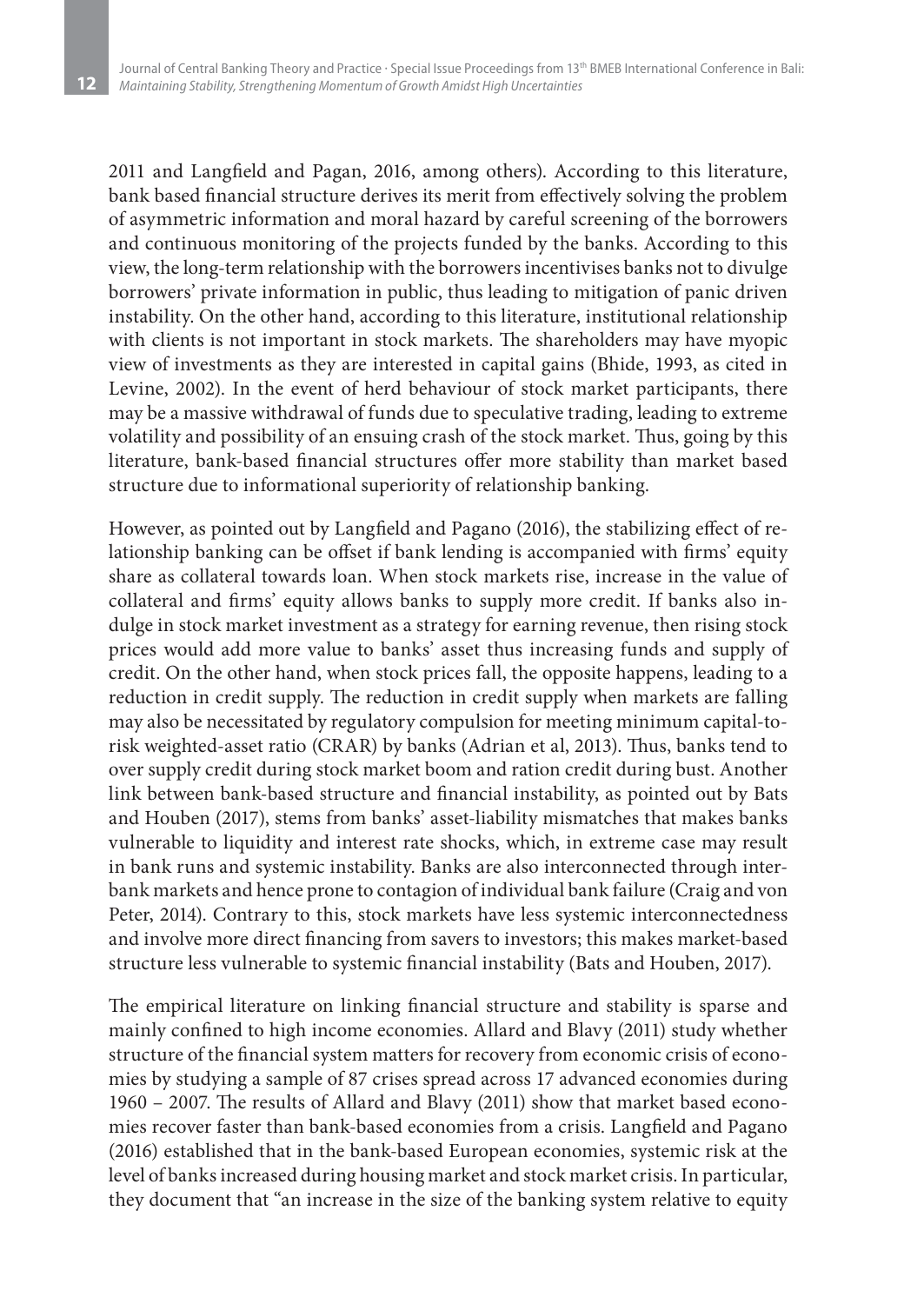and private bond markets is associated with more systemic risk and lower economic growth, particularly during housing market crises" (Langfied and Pagano, 2016). In another paper, Bats and Houben (2017) carried out a cross country empirical analysis using data from 22 OECD countries over the period 2000 – 2015 to investigate the extent to which bank based and market based structures contribute to systemic risk. They found that for these countries, bank-based structure generates more systemic risk than market-based structure. Thus, the limited empirical evidence seem to indicate that bank-based economies tend to be more vulnerable to instability.<sup>1</sup>

### **2.2. Empirical characterization of financial structure**

While the classification of financial systems into market-based and bank-based are conceptually quite clear, there has not been any well-accepted quantitative or empirical threshold to classify economies as belonging to these broad categories. Researchers have developed various quantitative indicators to measure the relative strength of markets and banking sector. There are various indicators for identification of financial structure of a country. The most widely used measure is the ratio of banking assets to equity market capitalisation. If the share of banking asset relative to GDP is greater than that of the capital market then the economy can be labelled as bank based economy. Another measure is portfolio allocation done by household sector between cash and cash equivalents, bank deposits, domestic bonds, domestic equity, foreign bonds, foreign equity and loan & mortgages (Allen and Gale, 2000). This indicator is a measure of the total financial assets held by household sector which will help in classifying countries into different financial systems as per the preference of the household sector.

Further, researchers have developed various quantitative indicators to measure the relative strength of markets and banking sector. Demirguc-Kunt and Levine (1999) and Levine (2002) used indicators based on size, activity and efficiency of banks and markets to classify financial structures. Many studies widely use these measures for empirical analysis. The size measure of markets i.e. stock market capitalisation is used by Ergungor (2004), Bats and Houben (2017) and Lee (2012) to cite a few. Demirguc-Kunt et. al (2011) uses stock market value of traded shares while Beck and Levine (2004), Demirguc-Kunt and Maksimovic (2000), Gambacorta et. al. (2014) uses turnover ratio as stock market indicator in their paper. Bank credit to private sector for banking sector is widely used for banking sector (Ergungor, 2004; Bats and Houben, 2017; Beck and Levine, 2004; Demirguc-Kunt and Maksimovic, 2000; Gambacorta et. al., 2014) while banking assets to GDP is used by Demirguc-Kunt and Maksimovic (2000).

<sup>1</sup> See also Dienillah et al (2018), Karim et al (2016), Mulyaningsih et al (2016), Sunarmo (2018), Wang et al (2019),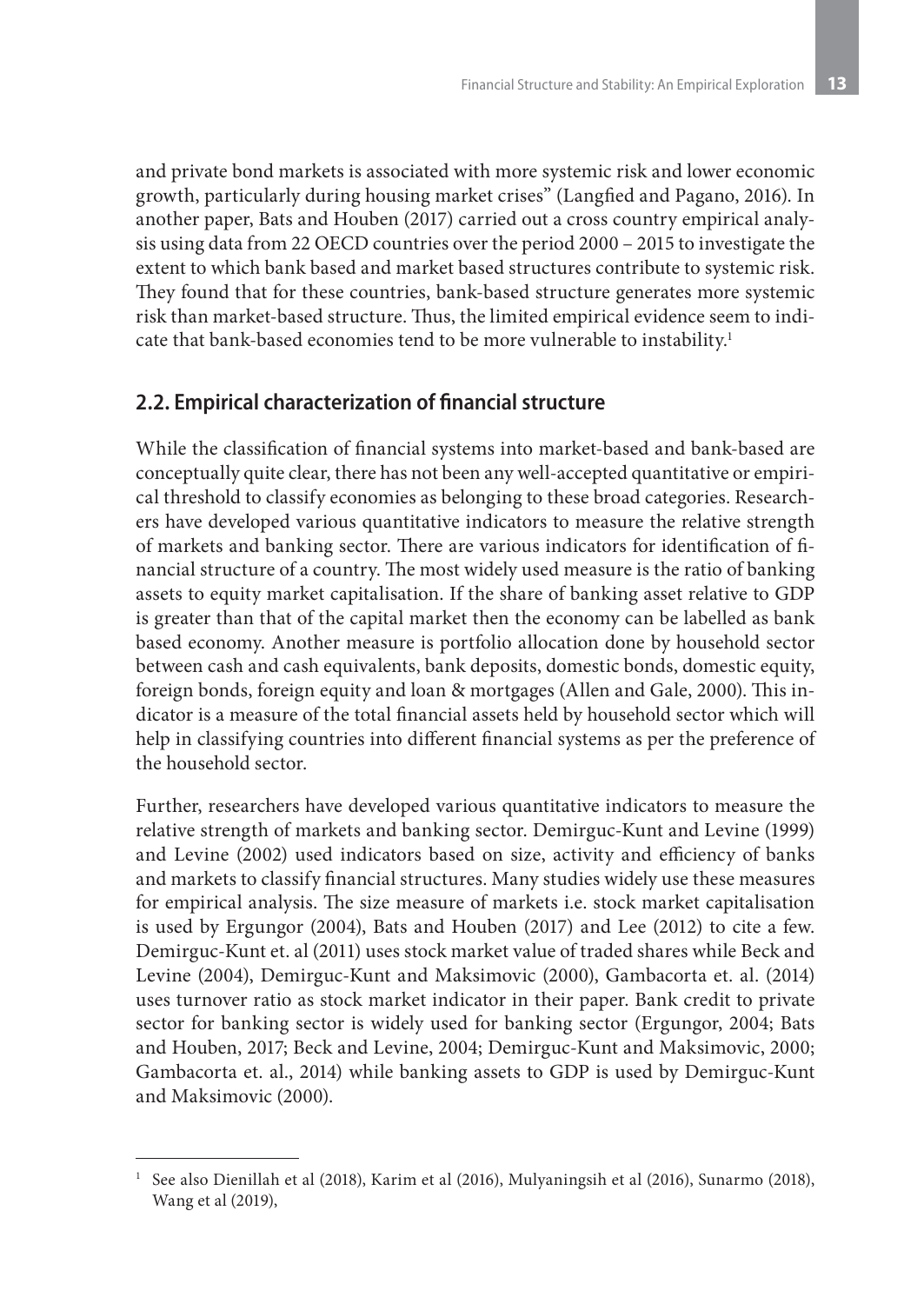## **3. Empirical Methodology**

### **3.1. Empirical Model**

**14**

To investigate whether the structure of a financial system significantly affects financial and macroeconomic stability, we estimate a set of panel data regression model. Our regression model has the following specification:

$$
Y_{it} = constant + \alpha Bank_{it} + \beta Market_{it} + \gamma X_{it} + \tau_i + \varphi_t + \epsilon_{it}
$$
 (1)

where, the dependent variable  $Y_{it}$  is a measure of financial sector or macroeconomic stability/instability for country *i* at year *t*. The main explanatory variables are and  $Market_{it}$ , indicating the sizes of banking sector and stock markets respectively, in country *i* at year *t*. A vector of country specific control variables are included in  $X_{it}$ . Furthermore, the model controls for time-invariant country specific characteristics by  $\tau_i$  which varies across countries. Additionally, the model captures country-invariant effects which change over time by including time effects given by  $\varphi_t$ . Lastly,  $\epsilon_{it}$  is the random error term that follows a Gaussian distribution. Whether the unobserved time-invariant country specific constant  $\tau_i$  is considered as a fixed constant or a random component give rise to either the Fixed-Effect (FE) model or the Random-Effect model (RE). The choice between FE or RE model is determined by the conventional Hausman test.

We estimate several specifications of regression model (1), by using various measures of instability as well as various measures of the explanatory variables for bank-based structure and market-based structure, based on size and activity indicators. For the dependent variable, we use three alternative measures, viz., Z-score (a measure of banking sector stability), stock market volatility (a measure of stock market instability) and exchange market pressure index (EMPI, a measure of currency market pressure). In the following subsection, we will discuss these measures in detail.

As for the main explanatory variables, we use indicators of banking sector size, activity and stock market size to indicate strength of the various structures of the financial system. Banking assets to GDP and stock market capitalisation are size indicators of banking sector and stock markets respectively. In an alternative specification, we use banking sector activity indicator, given by banking deposits plus credit and stock market capitalisation respectively as the main regressors.

In these specifications, the indicator for financial system structure enters the model quantitatively. It implies that a country can have high (low) levels of banking sector size/activity and high (low) stock market capitalisation simultaneously. When financial systems have both developed/underdeveloped banking sector and markets, this specification helps in finding out which type of financial intermediation contributes to stability/instability of the economy.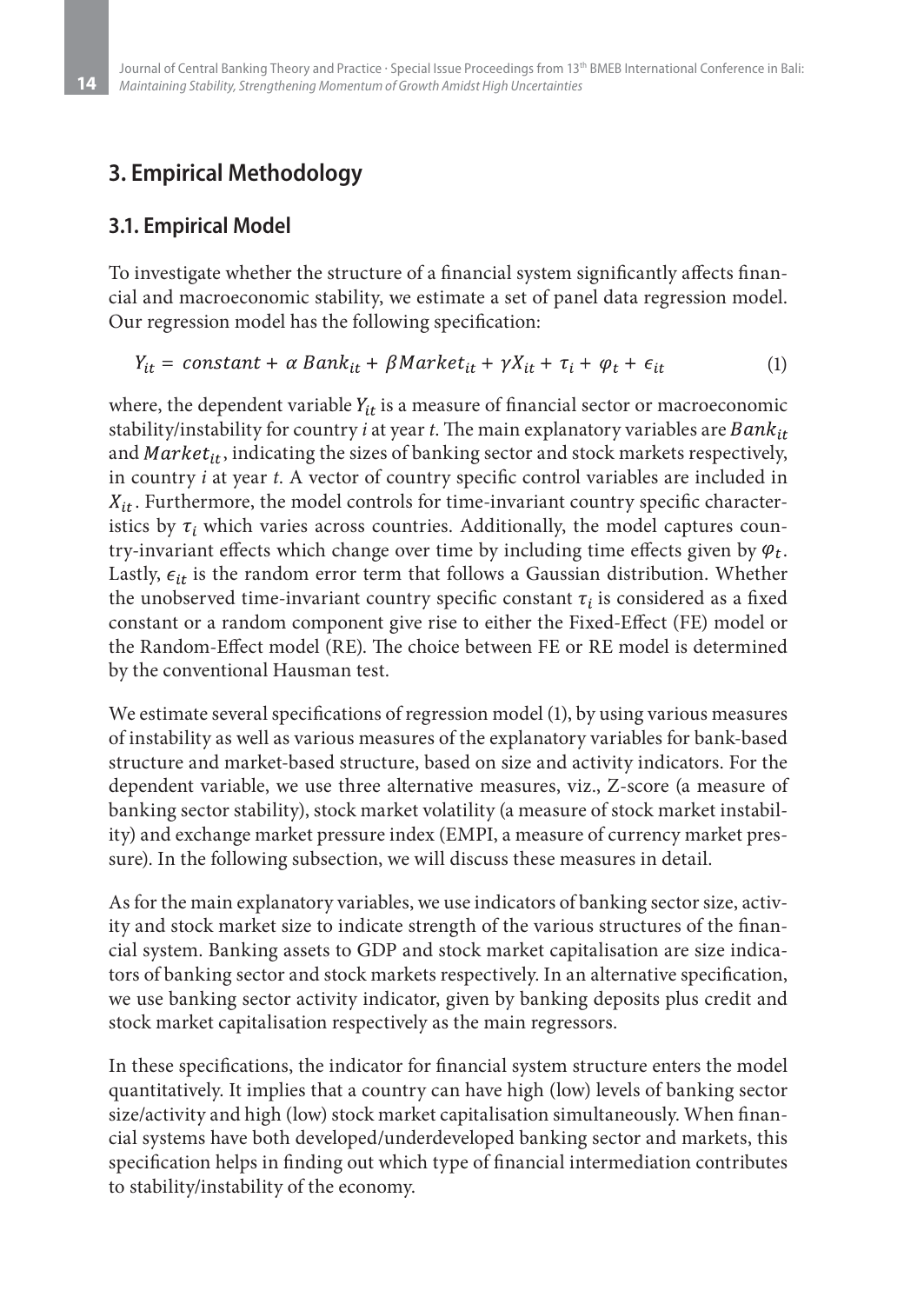The model also includes a set of control variable given by *X*. The vector X includes log of GDP per capita, financial openness and trade openness. In some of the specifications of the model, we use share of foreign banks' asset in total banking sector asset as a control variable, to indicate extent of foreign banks presence in banking sector.

In order to investigate if the regressors impact differentially in low and high income economies, we estimate all specifications of the regression model thrice: for all countries (pooled regression), for a sample of only high income countries and for only low income countries. For the purpose of this paper, we define high income countries as those which are placed in high income and upper middle income categories of World Bank's country classification. Similarly, low income countries in our sample consist of those that belong to lower middle income and low income categories of World Bank's country classification.

In order to account for potential heteroscadasticity in the various models, we estimate heteroscadasticity-robust standard errors and use these for further testing of estimated coefficients.

In the following subsection, we discuss the variables used in our regression estimation.

### **3.2. Description of variables**

*Dependent variable*: The dependent variable Y in equation (1) is a measure of stability or instability of the financial sector or the overall macro economy. The following alternative measures are used:

z-score: z-score is a measure of banking sector stability. It is the ratio of banking sector's total capital plus average rate of return on assets to the standard deviation of the rate of return on asset. Higher the z-score, lower the probability of bank failure. Thus, high value of z-score indicates stability (see Guillen, 2016; Phan et al, 2020).

Stock market volatility: Stock market volatility is measured by the standard deviation of a country's stock market index returns. Higher volatility of the stock market indicates higher instability.

Exchange Market Pressure Index (EMPI): The EMPI is an index that measures pressure in the foreign exchange market (see Park et al, 2019). It is a weighted average of two components of currency market pressure: exchange rate and foreign exchange reserves. An increase in the value of EMPI indicates pressure on domestic currency to depreciate, which may not be actual deprecation, thereby signalling instability in foreign exchange markets. Likewise, a decrease in EMPI value implies a more stable economy.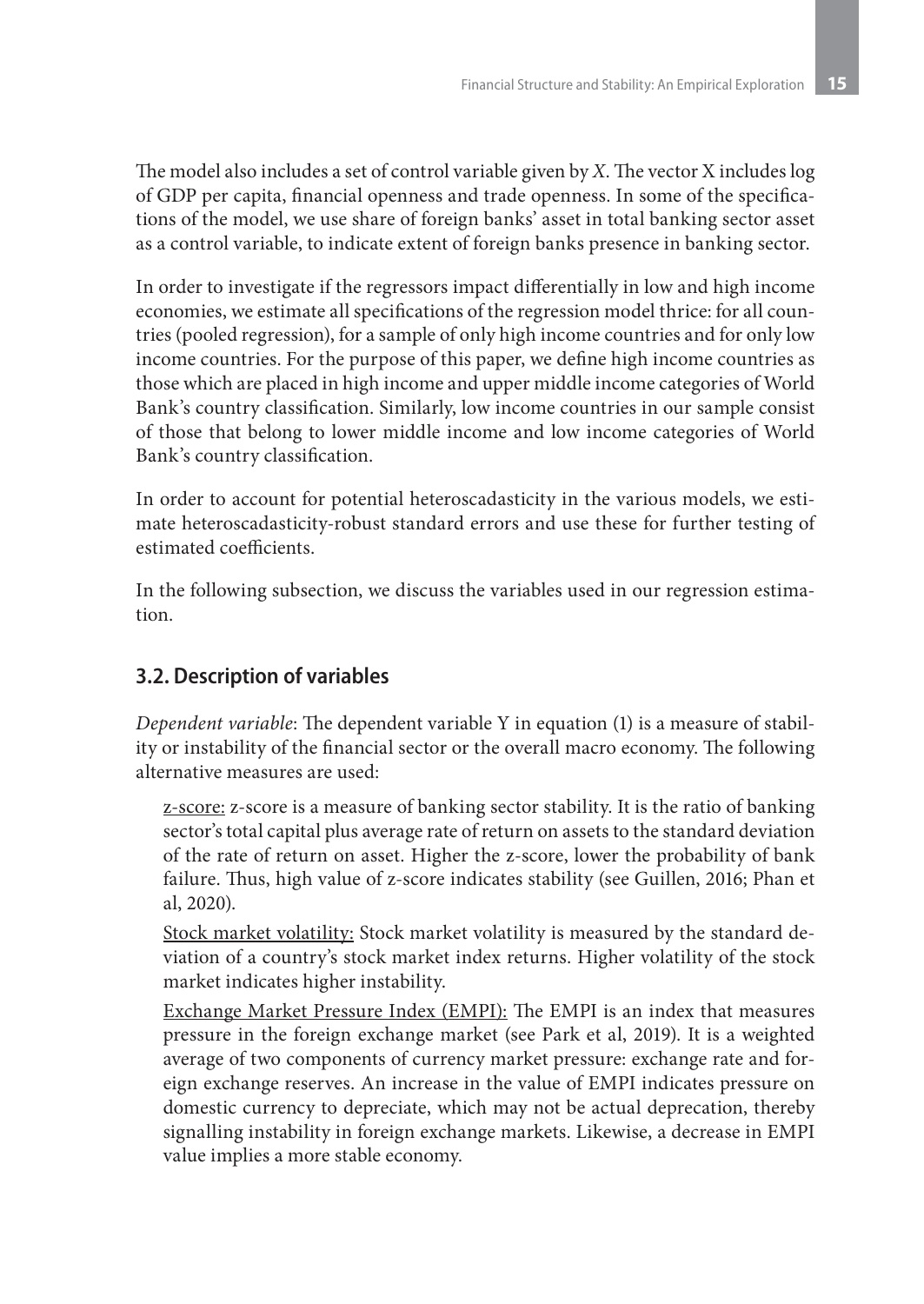#### *Explanatory variables:*

Bank Size: This is the ratio of banking sector assets to GDP.

Bank Activity: This is the ratio of total credit plus deposit to GDP (see also, Igan and Tan, 2017; Hou et al, 2018).

Stock market capitalization: An indicator of the stock market size, given by the ratio of stock market capitalization to GDP (Igan and Tan, 2017; Shen et al., 2018).

#### *Control Variables:*

GDP per capita (in natural log): Indicates the level of economic development of a country.

Foreign Banks' asset share: This variable is included to indicate the dominance of foreign banks in a country's banking sector. It is given by the proportion of foreign banks asset in total banking sector asset.

Financial Openness: This variable measures restrictions on cross border financial transactions which is given by Chinn-Ito index (Juhro et al., 2020).

Trade openness: It denotes importance of trade of goods and services for an economy. It is measured by total of exports and imports as a percentage of a country's GDP (see Iyke, 2017; Ho and Iyke, 2019).

#### **3.3. Data**

The empirical model is estimated for 82 countries for a period of 1996 to 2012. The choice of the sample countries and time period is driven by the availability of relevant data on all variables necessary for our analysis, especially for some of the stability measures used in this paper. The frequency of data is annual. Country level data on Z-score, stock market volatility, banking assets to GDP, bank deposits plus credit and stock market capitalisation are retrieved from Financial Structure Database of World Bank, available at *http://www.worldbank.org/en/publication/gfdr/ data/financial-structure-database*. The data on EMPI (exchange market pressure index) is from Patnaik et al (2017), since it is available for all countries and helps in cross country comparison. The EMPI data are available on a monthly basis at *http://macrofinance.nipfp.org.in/releases/exchange\_market\_pressure.html* which is then converted to annual data series using simple averages of monthly EMPI values. The data on GDP per capita and trade openness are taken from World Bank National Accounts Data available at *https://data.worldbank.org/indicator/NY.GDP.PCAP.KD* and *https://data.worldbank.org/indicator/NE.TRD.GNFS.ZS* respectively. Chinn-Ito index (KAOPEN) of capital account openness which incorporates both capital account and current account controls is used for financial openness variable. The data are retrieved from *http://web.pdx.edu/~ito/Chinn-Ito\_website.htm*.

**16**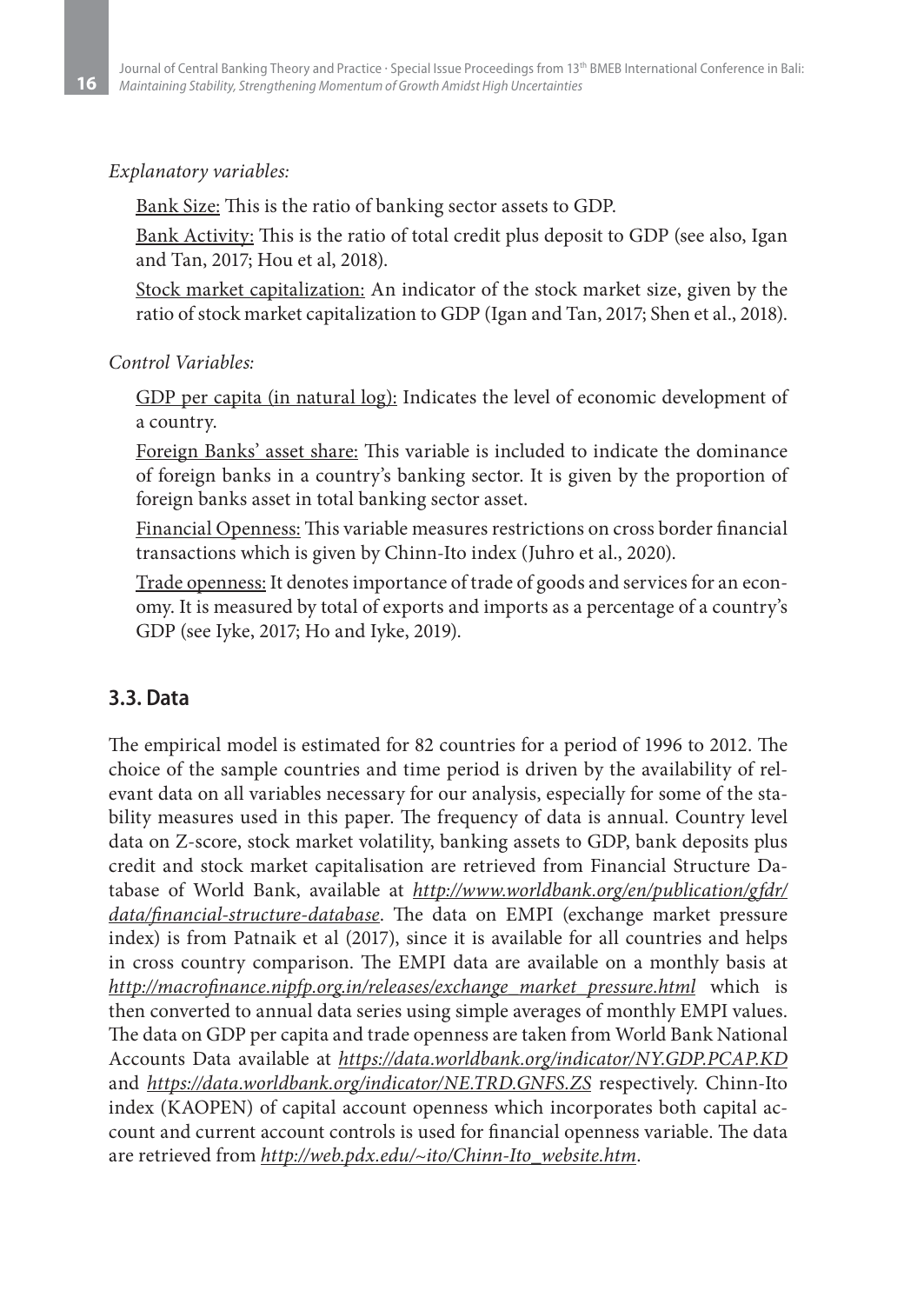|                              | Z-score | Stock<br>Price<br>Volatility | Exchange<br>Market<br>Pressure<br>Index | <b>Banking</b><br>Assets | Bank<br><b>Deposits</b><br>plus<br>Credit | <b>Stock Market</b><br>Capitalisation | Proportion<br>of foreign<br>banks | Financial<br>Openness | Trade<br>Openness | In (GDP<br>per<br>capita) |
|------------------------------|---------|------------------------------|-----------------------------------------|--------------------------|-------------------------------------------|---------------------------------------|-----------------------------------|-----------------------|-------------------|---------------------------|
| <b>All Countries</b>         |         |                              |                                         |                          |                                           |                                       |                                   |                       |                   |                           |
| Mean                         | $-2.1$  | 3.03                         | $-0.37$                                 | 68.52                    | 113.41                                    | 50.74                                 | 36.26                             | 0.94                  | 88.19             | 9.12                      |
| Median                       | $-2.03$ | 3.04                         | $-0.30$                                 | 57.56                    | 91.34                                     | 34.18                                 | 24                                | 1.29                  | 76.05             | 9                         |
| Std. Dev.                    | 0.84    | 0.48                         | 2.09                                    | 45.26                    | 82.41                                     | 48.55                                 | 32.95                             | 1.45                  | 55.72             | 1.43                      |
| Min                          | $-8.52$ | 1.46                         | $-16.17$                                | 3.38                     | 5.72                                      | 0.03                                  | $\theta$                          | $-1.91$               | 15.64             | 6                         |
| Max                          | 3.01    | 4.95                         | 19.09                                   | 263.94                   | 568.28                                    | 263.75                                | 100                               | 2.36                  | 441.6             | 12                        |
| Observations                 | 1369    | 992                          | 1321                                    | 1370                     | 1331                                      | 1351                                  | 650                               | 1376                  | 1377              | 1394                      |
| <b>High Income Countries</b> |         |                              |                                         |                          |                                           |                                       |                                   |                       |                   |                           |
| Mean                         | $-2.13$ | 3.01                         | $-0.40$                                 | 78.73                    | 130.66                                    | 58.60                                 | 36.34                             | 1.18                  | 94.54             | 9.68                      |
| Median                       | $-2.04$ | 3.03                         | $-0.29$                                 | 73.80                    | 114.10                                    | 42.21                                 | 23.00                             | 1.85                  | 81.37             | 10.00                     |
| Std. Dev.                    | 0.88    | 0.47                         | 2.15                                    | 46.14                    | 86.14                                     | 51.23                                 | 33.42                             | 1.38                  | 60.43             | 1.07                      |
| Min                          | $-8.52$ | 1.59                         | $-16.17$                                | 5.78                     | 8.41                                      | 0.03                                  | $\theta$                          | $-1.91$               | 15.64             | 7.00                      |
| Max                          | 3.01    | 4.60                         | 19.09                                   | 263.94                   | 568.28                                    | 263.75                                | 100                               | 2.36                  | 441.60            | 12.00                     |
| Observations                 | 1053    | 841                          | 1011                                    | 1048                     | 1009                                      | 1055                                  | 497                               | 1053                  | 1054              | 1071                      |
| Low Income Countries         |         |                              |                                         |                          |                                           |                                       |                                   |                       |                   |                           |
| Mean                         | $-2.00$ | 3.12                         | $-0.26$                                 | 35.26                    | 59.34                                     | 22.73                                 | 35.98                             | 0.15                  | 67.45             | 7.24                      |
| Median                       | $-1.99$ | 3.12                         | $-0.36$                                 | 33.47                    | 55.29                                     | 16.71                                 | 25.00                             | 0.01                  | 61.60             | 7.00                      |
| Std. Dev.                    | 0.68    | 0.52                         | 1.89                                    | 18.52                    | 31.09                                     | 20.11                                 | 31.48                             | 1.36                  | 27.60             | 0.69                      |
| Min                          | $-3.68$ | 1.46                         | $-5.68$                                 | 3.38                     | 5.72                                      | 0.51                                  | 0                                 | $-1.91$               | 22.17             | 6.00                      |
| Max                          | $-0.30$ | 4.95                         | 11.44                                   | 89.54                    | 156.09                                    | 113.33                                | 100                               | 2.36                  | 143.02            | 8.00                      |
| Observations                 | 316     | 151                          | 310                                     | 322                      | 322                                       | 296                                   | 153                               | 323                   | 323               | 323                       |

#### **Table 1: Summary Statistics of the variables for 82 countries over a period of 1996-2012**

Source: Authors' computation based on data from Financial Structure Database of World Bank, World Bank National Accounts Data, Patnaik et al (2017), Chinn-Ito website

Z-score is ratio of banking sector's total capital plus average rate of return on assets to the standard deviation of the rate of return on asset. Stock price volatility is measured by the standard deviation of a country's stock market index returns. Exchange market pressure index(EMPI) is weighted average of nominal exchange rate and foreign exchange reserves given by Patnaik et al(2017). Banking assets is ratio of banking sector assets to GDP. Bank Deposits plus Credit is ratio of total bank credit plus deposits to GDP. Stock Market Capitalisation is ratio of stock market capitalisation to GDP. Proportion of foreign banks is defined by proportion of foreign banks' assets in total banking sector asset. Financial Openness is a Chinn-Ito measure of restrictions on cross border financial transactions. Trade Openness is measured by total exports and imports as a percentage of country's GDP. GDP per capita measure of economic development of a country.

A high income country is defined as those countries belonging to high and upper middle income group of World Bank classification. Similarly, a low income country is defined as countries belonging to lower middle and low income groups of WB classification.

Table 1 presents summary statistics of all variables used in this study. The size and activity indicators of financial structure exhibit huge variations. Banking assets as a percentage of GDP for all countries has a mean of 68.52 and standard deviation of 45.26 with values ranging from 3.38 to 263.94. Stock market capitalisation also has similar statistics with mean of 50.74 and standard deviation of 48.55. Amongst all structure indicators, bank deposits plus credit shows the biggest variation with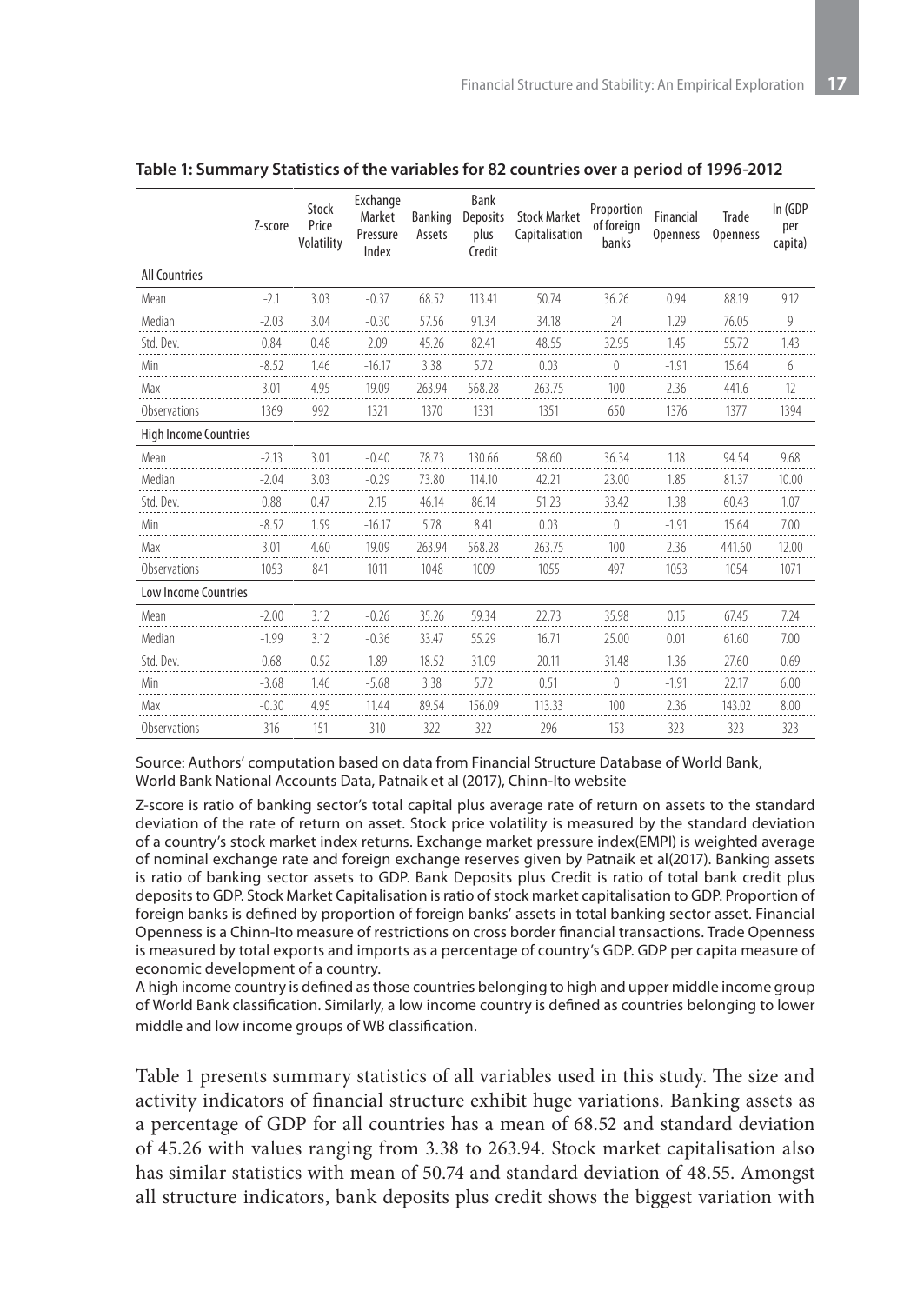standard deviation of 82.41 ranging from 5.72 to 568.28. This indicates that financial structure varies enormously across countries and over years in our sample. It can also be seen in Table 1 that high income countries have greater size and activity levels of banking sector and markets in comparison to low income countries on an average. Also, the proportion of foreign banks in total banking assets exhibit similar pattern among different income groups in our sample.

### **4. Results and Analysis**

**18**

Results of the estimated regression model for various specifications are presented in Tables 2, 3 and 4 respectively. In Table 2, we present the regression model estimated for z-score (logit transformation) as a dependent variable. Table 3 presents the results with stock market volatility (logarithmic terms) as dependent variable and Table 4 presents results for EMP index as dependent variable. In each of these three tables, we present four alternative specifications of our regression model, each being estimated separately for all countries, for high income countries and for low income countries. In specifications (1) and (2), we use size of the banking sector (banking sector asset to GDP) as the main indicator of strength of the banking sector, while in specifications (3) and (4), the indicator of the banking sector strength is measured by banking activity (volume of credit plus deposit as percentage of GDP). In all specifications, the strength of the stock market is measured by volume of stock market capitalisation as percentage of GDP. In specifications (2) and (4), an additional regressor, share of foreign banks' asset to total banking sector assets in also included to measure presence of foreign banks in an economy.

### **4.1. Regression with banking sector stability (Z-score) as dependent variable**

Regression results presented in Table 2 indicate that the size of the banking sector is significantly and negatively associated with Z-score (specifications (1) and (2)) for all three sets of regressions, viz., the pooled regression (all countries), the regression for high income countries and the regression for low income countries. In these specifications, the size of the stock market is not significantly associated with Z-score. Thus, higher asset size of the banking sector seems to be associated with lower value of Zscore and lower banking sector size is associated with higher value of Z-score. This inverse and statistically significant impact of banking size on Z-score indicates that bank-based structure leads to more banking sector instability. On the other hand, the size of the stock market has no significant association with banking sector stability. This is not surprising, as the Z-score here is a measure of the banking sector stability and the only source of instability captured in Z-score is from the banks. Thus, higher banking sector size leading to higher instability in the banking sector is quite expected.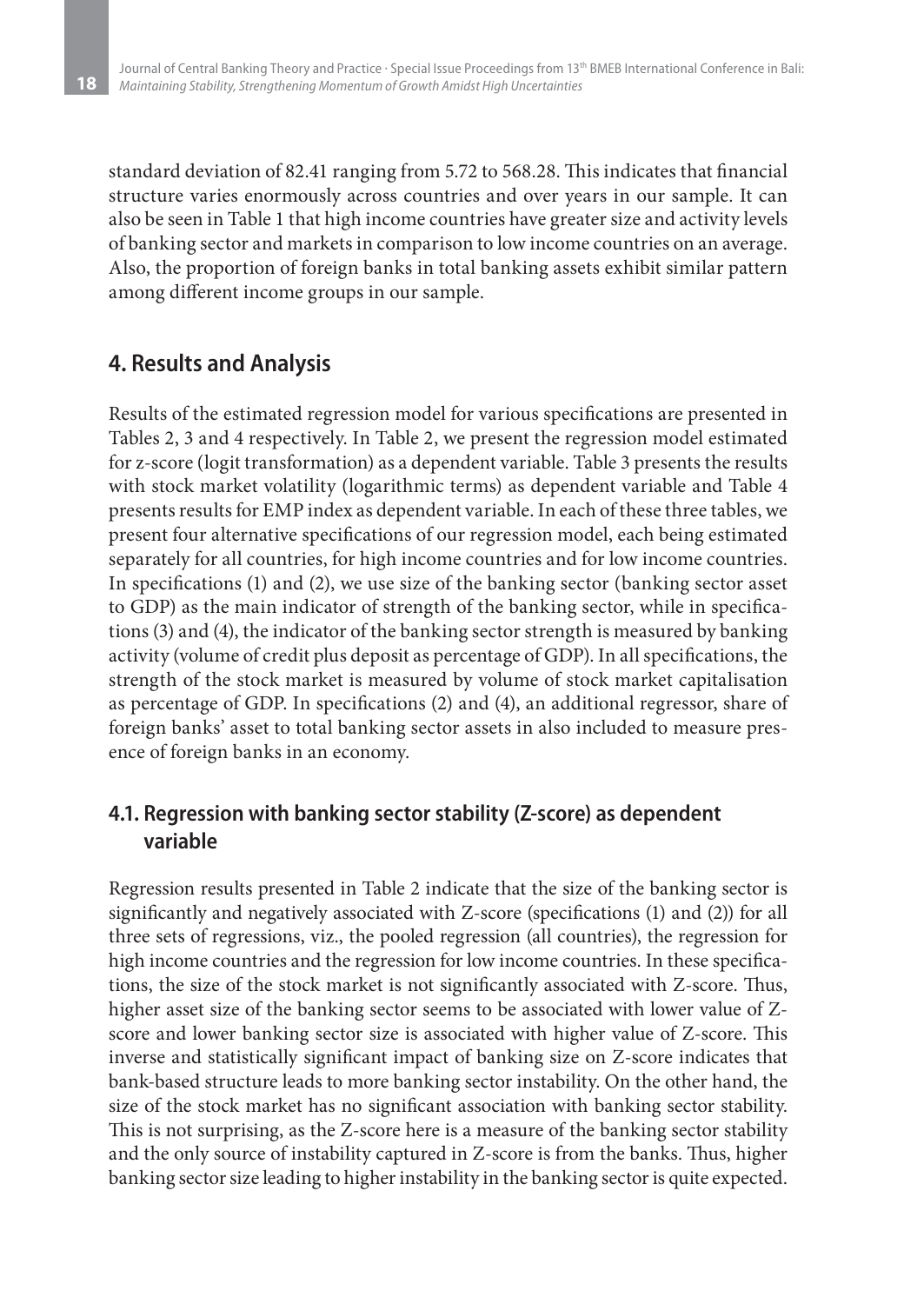|                                |                             |                                                                                                                                                                                                                                                                                                                                                                                                                |                                                                                                                                                                                                                                                                                                                                                                                                                        |             |                                                                                   | Dependent Variable: Z-score of the banking sector                |       |              |                                                                                                                                                          |                                                                                                                                                                                                                                                                                                                                                                                                  |                                                                                                |             |
|--------------------------------|-----------------------------|----------------------------------------------------------------------------------------------------------------------------------------------------------------------------------------------------------------------------------------------------------------------------------------------------------------------------------------------------------------------------------------------------------------|------------------------------------------------------------------------------------------------------------------------------------------------------------------------------------------------------------------------------------------------------------------------------------------------------------------------------------------------------------------------------------------------------------------------|-------------|-----------------------------------------------------------------------------------|------------------------------------------------------------------|-------|--------------|----------------------------------------------------------------------------------------------------------------------------------------------------------|--------------------------------------------------------------------------------------------------------------------------------------------------------------------------------------------------------------------------------------------------------------------------------------------------------------------------------------------------------------------------------------------------|------------------------------------------------------------------------------------------------|-------------|
| Independent Variables          |                             | All countries                                                                                                                                                                                                                                                                                                                                                                                                  |                                                                                                                                                                                                                                                                                                                                                                                                                        |             |                                                                                   |                                                                  |       |              |                                                                                                                                                          |                                                                                                                                                                                                                                                                                                                                                                                                  |                                                                                                |             |
|                                |                             |                                                                                                                                                                                                                                                                                                                                                                                                                | $\begin{array}{c} \boxed{3} \end{array}$                                                                                                                                                                                                                                                                                                                                                                               | $\bigoplus$ | $\left  \begin{matrix} \mathbf{c} \ \mathbf{b} \ \mathbf{c} \end{matrix} \right $ | High Income countries<br>(2)<br>$-0.009**$<br>(0.004)<br>(0.004) |       | $\mathbf{E}$ |                                                                                                                                                          | Low Income countries<br>(2)<br>$-0.010**$<br>(0.005)<br>(0.005)                                                                                                                                                                                                                                                                                                                                  |                                                                                                | $\bigoplus$ |
|                                | $\frac{1}{\frac{1}{20004}}$ | $\frac{2}{\frac{1}{20004}}$                                                                                                                                                                                                                                                                                                                                                                                    |                                                                                                                                                                                                                                                                                                                                                                                                                        |             |                                                                                   |                                                                  |       |              | $\begin{array}{c} \n 0 \\  -1 \\  0 \\  0 \\  0 \\  0 \\  \hline\n 0 \\  0 \\  \hline\n 0 \\  0 \\  \hline\n 0 \\  0 \\  0 \\  \hline\n 0\n \end{array}$ |                                                                                                                                                                                                                                                                                                                                                                                                  |                                                                                                |             |
| Banking Asset (% of GDP)       |                             |                                                                                                                                                                                                                                                                                                                                                                                                                |                                                                                                                                                                                                                                                                                                                                                                                                                        |             |                                                                                   |                                                                  |       |              |                                                                                                                                                          |                                                                                                                                                                                                                                                                                                                                                                                                  |                                                                                                |             |
|                                |                             |                                                                                                                                                                                                                                                                                                                                                                                                                | $\begin{tabular}{c} 10004 \hline 10001 \hline 10001 \hline 10001 \hline 10001 \hline 10001 \hline 10001 \hline 10001 \hline 10001 \hline 10001 \hline 10001 \hline 10001 \hline 10001 \hline 11001 \hline 11001 \hline 11001 \hline 11001 \hline 11001 \hline 11001 \hline 11001 \hline 11001 \hline 11001 \hline 11001 \hline 1100$                                                                                   |             |                                                                                   |                                                                  |       |              |                                                                                                                                                          |                                                                                                                                                                                                                                                                                                                                                                                                  | $\begin{array}{c} -0.006*** \\ -0.0021 \\ -0.0021 \\ -0.0021 \\ -0.0021 \\ \hline \end{array}$ |             |
| Deposit+Credit (% of GDP)      |                             |                                                                                                                                                                                                                                                                                                                                                                                                                |                                                                                                                                                                                                                                                                                                                                                                                                                        |             |                                                                                   |                                                                  |       |              |                                                                                                                                                          |                                                                                                                                                                                                                                                                                                                                                                                                  |                                                                                                |             |
|                                |                             |                                                                                                                                                                                                                                                                                                                                                                                                                |                                                                                                                                                                                                                                                                                                                                                                                                                        |             |                                                                                   |                                                                  |       |              |                                                                                                                                                          |                                                                                                                                                                                                                                                                                                                                                                                                  |                                                                                                |             |
| Stock Market Cap. (% of GDP)   | $\frac{1}{(0.002)}$         |                                                                                                                                                                                                                                                                                                                                                                                                                |                                                                                                                                                                                                                                                                                                                                                                                                                        |             | $\frac{0.000}{0.000}$                                                             |                                                                  |       |              | $\begin{bmatrix} 0.001 \\ 0.002 \end{bmatrix}$                                                                                                           |                                                                                                                                                                                                                                                                                                                                                                                                  |                                                                                                |             |
|                                |                             |                                                                                                                                                                                                                                                                                                                                                                                                                |                                                                                                                                                                                                                                                                                                                                                                                                                        |             |                                                                                   |                                                                  |       |              |                                                                                                                                                          |                                                                                                                                                                                                                                                                                                                                                                                                  |                                                                                                |             |
| Share of foreign banks asset   |                             |                                                                                                                                                                                                                                                                                                                                                                                                                |                                                                                                                                                                                                                                                                                                                                                                                                                        |             |                                                                                   |                                                                  |       |              |                                                                                                                                                          |                                                                                                                                                                                                                                                                                                                                                                                                  |                                                                                                |             |
|                                |                             |                                                                                                                                                                                                                                                                                                                                                                                                                |                                                                                                                                                                                                                                                                                                                                                                                                                        |             |                                                                                   |                                                                  |       |              |                                                                                                                                                          |                                                                                                                                                                                                                                                                                                                                                                                                  |                                                                                                |             |
| inancial Openness              |                             |                                                                                                                                                                                                                                                                                                                                                                                                                | $\begin{tabular}{ c c c c } \hline & {\color{blue} 0034} & {\color{blue} 0034} & {\color{blue} 0034} & {\color{blue} 0034} & {\color{blue} 0034} & {\color{blue} 0034} & {\color{blue} 0034} & {\color{blue} 0034} & {\color{blue} 0034} & {\color{blue} 0034} & {\color{blue} 0034} & {\color{blue} 0034} & {\color{blue} 0034} & {\color{blue} 0034} & {\color{blue} 0034} & {\color{blue} 0034} & {\color{blue} 00$ |             |                                                                                   |                                                                  |       |              |                                                                                                                                                          |                                                                                                                                                                                                                                                                                                                                                                                                  |                                                                                                |             |
|                                |                             |                                                                                                                                                                                                                                                                                                                                                                                                                |                                                                                                                                                                                                                                                                                                                                                                                                                        |             |                                                                                   |                                                                  |       |              |                                                                                                                                                          |                                                                                                                                                                                                                                                                                                                                                                                                  |                                                                                                |             |
| Exports and Imports (% of GDP) |                             |                                                                                                                                                                                                                                                                                                                                                                                                                |                                                                                                                                                                                                                                                                                                                                                                                                                        |             |                                                                                   |                                                                  |       |              |                                                                                                                                                          |                                                                                                                                                                                                                                                                                                                                                                                                  |                                                                                                |             |
|                                |                             |                                                                                                                                                                                                                                                                                                                                                                                                                |                                                                                                                                                                                                                                                                                                                                                                                                                        |             |                                                                                   |                                                                  |       |              |                                                                                                                                                          |                                                                                                                                                                                                                                                                                                                                                                                                  |                                                                                                |             |
| In(GDP per capita)             |                             |                                                                                                                                                                                                                                                                                                                                                                                                                |                                                                                                                                                                                                                                                                                                                                                                                                                        |             |                                                                                   |                                                                  |       |              |                                                                                                                                                          |                                                                                                                                                                                                                                                                                                                                                                                                  |                                                                                                |             |
|                                |                             |                                                                                                                                                                                                                                                                                                                                                                                                                |                                                                                                                                                                                                                                                                                                                                                                                                                        |             |                                                                                   |                                                                  |       |              |                                                                                                                                                          |                                                                                                                                                                                                                                                                                                                                                                                                  |                                                                                                |             |
| ntercept                       |                             |                                                                                                                                                                                                                                                                                                                                                                                                                |                                                                                                                                                                                                                                                                                                                                                                                                                        |             |                                                                                   |                                                                  |       |              |                                                                                                                                                          |                                                                                                                                                                                                                                                                                                                                                                                                  |                                                                                                |             |
| No. of Observations            |                             |                                                                                                                                                                                                                                                                                                                                                                                                                |                                                                                                                                                                                                                                                                                                                                                                                                                        |             |                                                                                   |                                                                  |       |              |                                                                                                                                                          |                                                                                                                                                                                                                                                                                                                                                                                                  |                                                                                                |             |
| No. of Countries               |                             |                                                                                                                                                                                                                                                                                                                                                                                                                |                                                                                                                                                                                                                                                                                                                                                                                                                        |             |                                                                                   |                                                                  |       |              |                                                                                                                                                          |                                                                                                                                                                                                                                                                                                                                                                                                  |                                                                                                |             |
| R-squared (overall             |                             | $\frac{1}{\sqrt{2}}\frac{1}{\sqrt{2}}\frac{1}{\sqrt{2}}\frac{1}{\sqrt{2}}\frac{1}{\sqrt{2}}\frac{1}{\sqrt{2}}\frac{1}{\sqrt{2}}\frac{1}{\sqrt{2}}\frac{1}{\sqrt{2}}\frac{1}{\sqrt{2}}\frac{1}{\sqrt{2}}\frac{1}{\sqrt{2}}\frac{1}{\sqrt{2}}\frac{1}{\sqrt{2}}\frac{1}{\sqrt{2}}\frac{1}{\sqrt{2}}\frac{1}{\sqrt{2}}\frac{1}{\sqrt{2}}\frac{1}{\sqrt{2}}\frac{1}{\sqrt{2}}\frac{1}{\sqrt{2}}\frac{1}{\sqrt{2}}$ |                                                                                                                                                                                                                                                                                                                                                                                                                        |             |                                                                                   |                                                                  |       |              |                                                                                                                                                          |                                                                                                                                                                                                                                                                                                                                                                                                  |                                                                                                |             |
| lear fixed effects             |                             |                                                                                                                                                                                                                                                                                                                                                                                                                |                                                                                                                                                                                                                                                                                                                                                                                                                        |             |                                                                                   |                                                                  |       |              |                                                                                                                                                          |                                                                                                                                                                                                                                                                                                                                                                                                  |                                                                                                |             |
| Hausman test Results           |                             |                                                                                                                                                                                                                                                                                                                                                                                                                |                                                                                                                                                                                                                                                                                                                                                                                                                        |             |                                                                                   |                                                                  |       |              |                                                                                                                                                          |                                                                                                                                                                                                                                                                                                                                                                                                  |                                                                                                |             |
|                                |                             |                                                                                                                                                                                                                                                                                                                                                                                                                |                                                                                                                                                                                                                                                                                                                                                                                                                        |             |                                                                                   |                                                                  |       |              |                                                                                                                                                          |                                                                                                                                                                                                                                                                                                                                                                                                  |                                                                                                |             |
| rob>Chi2                       | う의대                         | $23.64$<br>$\frac{3.64}{100}$                                                                                                                                                                                                                                                                                                                                                                                  | $\frac{17.22}{10.0041}$                                                                                                                                                                                                                                                                                                                                                                                                | 있을!<br>기    | 전흥<br>부흥                                                                          | ¤iei⊭<br>≂iei⊭                                                   | 음)임 ⊞ | 있음<br>기      | $\Xi[\Xi]\cong$                                                                                                                                          | $\sum_{n=1}^{N} \frac{\sum_{i=1}^{N} \left[\frac{1}{n}\right]}{n} \frac{1}{n} \frac{1}{n} \frac{1}{n} \frac{1}{n} \frac{1}{n} \frac{1}{n} \frac{1}{n} \frac{1}{n} \frac{1}{n} \frac{1}{n} \frac{1}{n} \frac{1}{n} \frac{1}{n} \frac{1}{n} \frac{1}{n} \frac{1}{n} \frac{1}{n} \frac{1}{n} \frac{1}{n} \frac{1}{n} \frac{1}{n} \frac{1}{n} \frac{1}{n} \frac{1}{n} \frac{1}{n} \frac{1}{n} \frac$ | $\frac{4}{5}$ =                                                                                | 지음<br>이후    |
| Aodel Chosen                   |                             |                                                                                                                                                                                                                                                                                                                                                                                                                |                                                                                                                                                                                                                                                                                                                                                                                                                        |             |                                                                                   |                                                                  |       |              |                                                                                                                                                          |                                                                                                                                                                                                                                                                                                                                                                                                  |                                                                                                |             |
|                                |                             |                                                                                                                                                                                                                                                                                                                                                                                                                |                                                                                                                                                                                                                                                                                                                                                                                                                        |             |                                                                                   |                                                                  |       |              |                                                                                                                                                          |                                                                                                                                                                                                                                                                                                                                                                                                  |                                                                                                |             |

Table 2: Coefficient estimates of various specification of the Panel Regression with z-score as the dependent variable **Table 2: Coefficient estimates of various specification of the Panel Regression with z-score as the dependent variable** Source: Authors' computation based on data from Financial Structure Database of World Bank, World Bank National Accounts Data, Chinn-Ito website Source: Authors' computation based on data from Financial Structure Database of World Bank, World Bank National Accounts Data, Chinn-Ito website

ize indicators of banking sector and stock markets respectively. In specifications (3) and (4), activity indicator given by bank deposits plus credit for banking sector and stock market capitalisation for stock markets is used. Specifications (2) and (4) have an additional regressor which is share of foreign banks' assets in Logit transformation of z-score is the dependent variable in this model. Specification (1) and (2) uses banking assets to GDP and stock market capitalisation as Logit transformation of z-score is the dependent variable in this model. Specification (1) and (2) uses banking assets to GDP and stock market capitalisation as size indicators of banking sector and stock markets respectively. In specifications (3) and (4), activity indicator given by bank deposits plus credit for banking sector and stock market capitalisation for stock markets is used. Specifications (2) and (4) have an additional regressor which is share of foreign banks' assets in total banking sector. total banking sector.

to GDP. Stock Market Capitalisation is ratio of stock market capitalisation to GDP. Proportion of foreign banks is defined by proportion of foreign banks' assets in  $Z$ -score is ratio of banking sector's total capital plus average rate of return on assets to the standard deviation of the rate of return on asset. Higher value of z-score Z-score is ratio of banking sector's total capital plus average rate of return on assets to the standard deviation of the rate of return on asset. Higher value of z-score ndicates stability in financial sector. Banking assets is ratio of banking sector assets to GDP. Bank Deposits plus Credit is ratio of total bank credit plus deposits indicates stability in financial sector. Banking assets is ratio of banking sector assets to GDP. Bank Deposits plus Credit is ratio of total bank credit plus deposits to GDP. Stock Market Capitalisation is ratio of stock market capitalisation to GDP. Proportion of foreign banks is defined by proportion of foreign banks' assets in otal banking sector asset. Financial Openness is a Chinn-Ito measure of restrictions on cross border financial transactions. Trade Openness is measured by total total banking sector asset. Financial Openness is a Chinn-Ito measure of restrictions on cross border financial transactions. Trade Openness is measured by total exports and imports as a percentage of country's GDP. GDP per capita measure of economic development of a country. exports and imports as a percentage of country's GDP. GDP per capita measure of economic development of a country. Robust Standard Errors in parenthesis. Significance at 5% and 1% level are indicated by \*\* and \*\*\* respectively Robust Standard Errors in parenthesis. Significance at 5% and 1% level are indicated by \*\* and \*\*\* respectively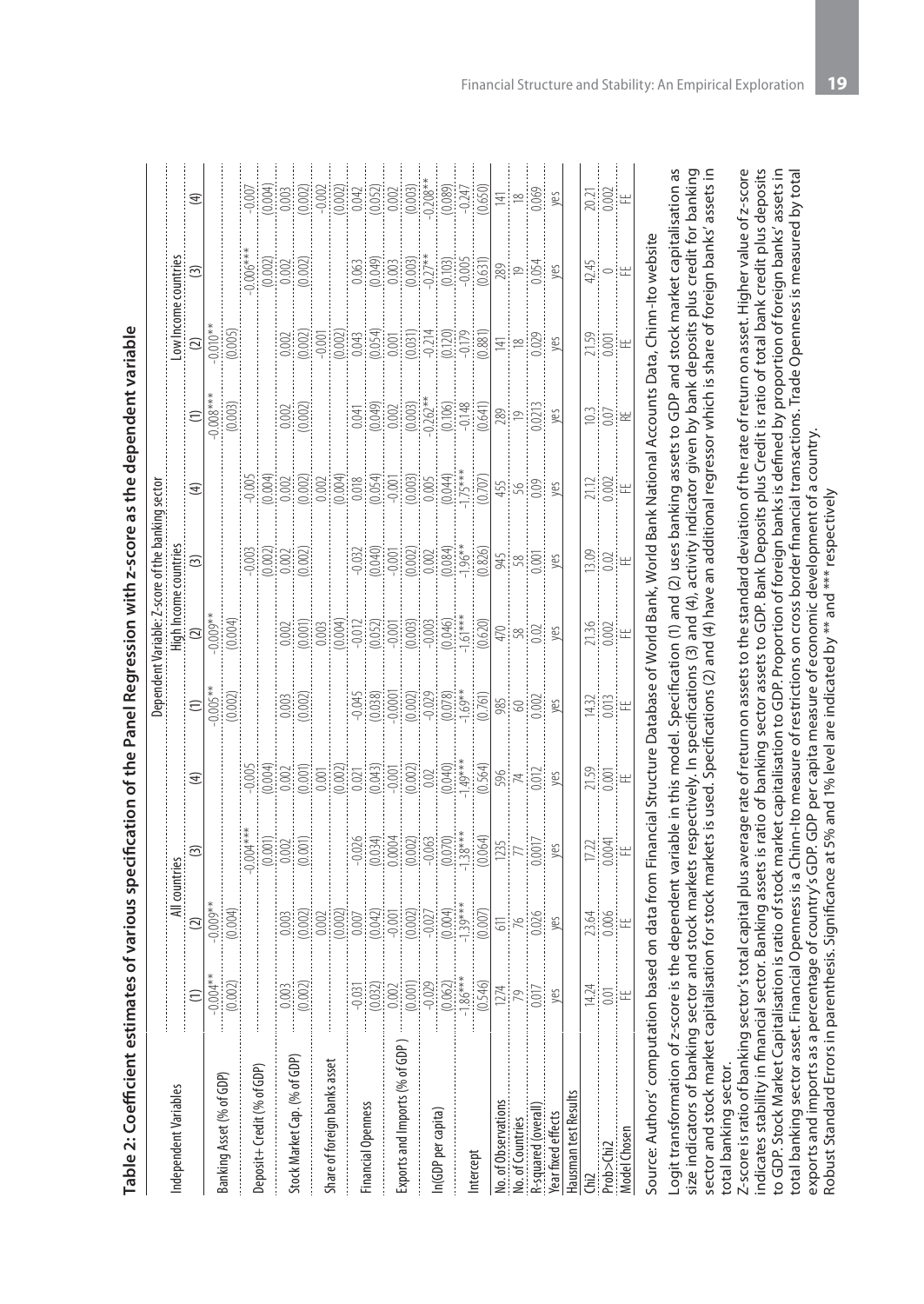**20**

In the specifications (3) and (4) of the regression model, the strength of the banking sector is measured by volume of credit and deposit instead of size banking asset. In these two specifications, we see that the negative association between Z-score and banking sector strength is not valid for high income economies. In these specifications, the coefficient of banking credit plus deposit (banking activity indicator) is found to be significant and negative for the regressions of all countries and low income countries but not significant for high income countries. Thus, the significant negative coefficient of the pooled regression seems to be due to that of the low income economies. Thus, in low income economies, higher level of banking sector activities seem to be associated with higher level of instability. The stock market size is not a significant factor for banking sector instability in these specifications as well.

Among other control variables, GDP per capita level is found to be negatively associated with stability in the regression of low income country group, in all the specifications. No other variable is found to be significant in explaining banking sector stability.

### **4.2. Regression with stock market instability (volatility of stock prices) as dependent variable**

In Table 3, we present results of the regression of stock market volatility, measured by natural logarithm of standard deviation of the changes in major stock market index of a country. In specifications (1) and (2), we use banking sector asset relative to GDP as the explanatory variable that measures relative importance of banking sector, while in specifications (3) and (4), we use volume of credit plus deposit from banks to private sector (normalized by GDP) to measure relative importance of banking sector. In all specifications, the size of the stock market is measured by total stock market capitalization as percentage of GDP. Looking at the estimated coefficients of the explanatory variables, we find that for high income countries, banking sector asset and stock market capitalization are both significantly and positively associated with stock market volatility. However, this significant association vanishes when we include foreign banks' asset share as an additional explanatory variable in specification (2), which itself is not significant. Considering regression specifications (3) and (4), we observe a similar result – for high income countries, both banking sector activity (deposit plus credit) and stock market size are significant contributors to stock market volatility, but inclusion of foreign banks' asset share makes these financial structure variables insignificant. For the pooled regression and the regression for low income countries, none of the regressors measuring financial structure, viz., banking asset size, size of credit plus deposit and size of the stock market, have come out to be significant except for third specification in pooled regression.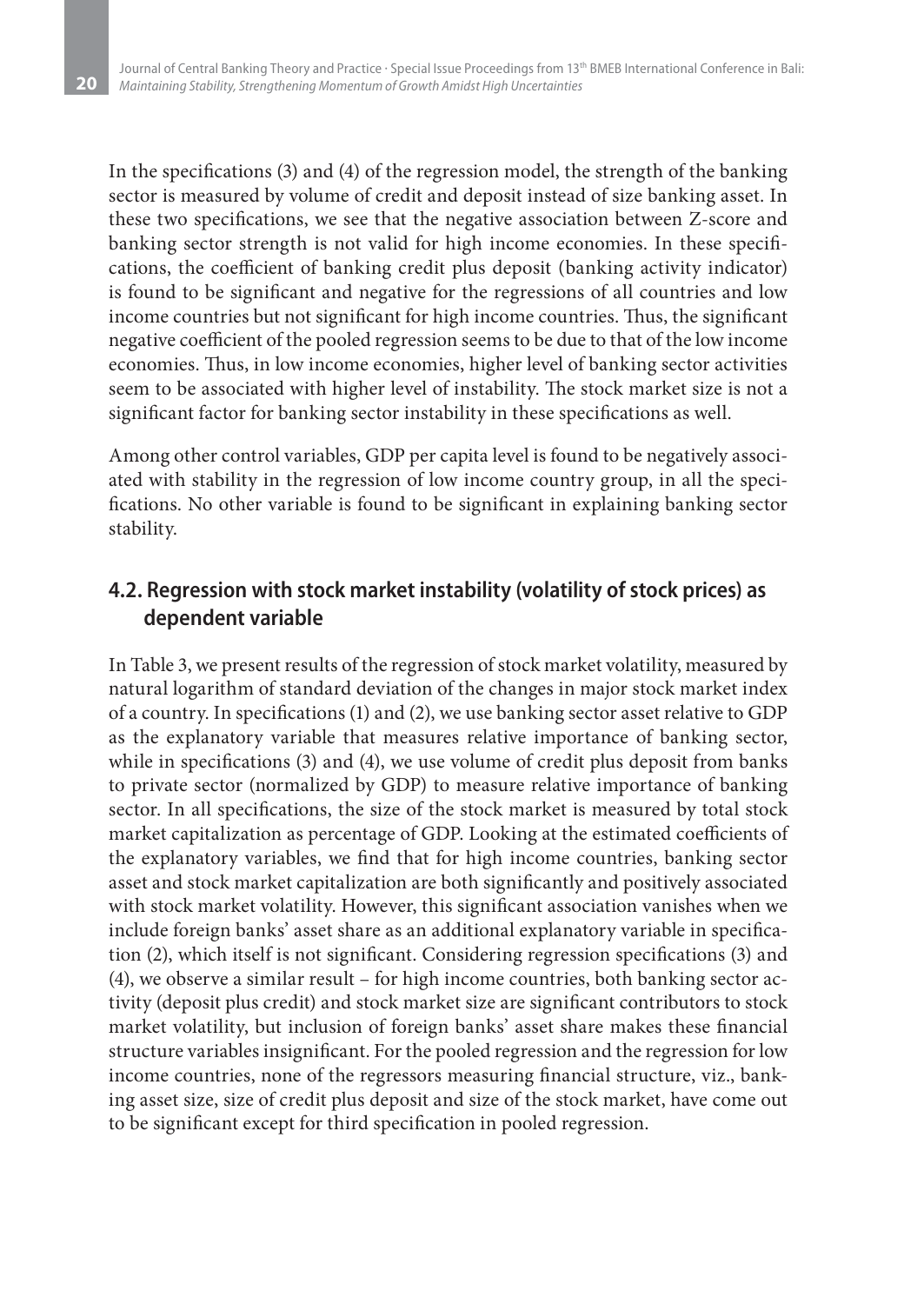|                                |                                                                                      |                                                                                                                                                                                                                                                                                             |                                                                                                                                                                                                                                                                             |               | Dependent Variable: Stock Price Volatility of the stock markets |                    |                       |                             |                       |    |                                                              |                               |
|--------------------------------|--------------------------------------------------------------------------------------|---------------------------------------------------------------------------------------------------------------------------------------------------------------------------------------------------------------------------------------------------------------------------------------------|-----------------------------------------------------------------------------------------------------------------------------------------------------------------------------------------------------------------------------------------------------------------------------|---------------|-----------------------------------------------------------------|--------------------|-----------------------|-----------------------------|-----------------------|----|--------------------------------------------------------------|-------------------------------|
| Independent Variables          |                                                                                      |                                                                                                                                                                                                                                                                                             | All countries                                                                                                                                                                                                                                                               |               |                                                                 |                    | High Income countries |                             |                       |    |                                                              |                               |
|                                | $\widehat{c}$                                                                        | $\odot$                                                                                                                                                                                                                                                                                     | $\odot$                                                                                                                                                                                                                                                                     | $\bigoplus$   | $\widehat{\equiv}$                                              |                    | $\odot$               | $\bigoplus$                 | $\widehat{c}$         |    | Low Income countries<br>(2)<br>$(3)$<br>$(0.002)$<br>(0.005) | $\widehat{E}$                 |
|                                |                                                                                      |                                                                                                                                                                                                                                                                                             |                                                                                                                                                                                                                                                                             |               |                                                                 |                    |                       |                             |                       |    |                                                              |                               |
| Banking Asset (% of GDP)       | $\begin{tabular}{ c c } \hline \hline 0.001 \\ \hline 0.001 \\ \hline \end{tabular}$ | $0.002$<br>$(0.002)$                                                                                                                                                                                                                                                                        |                                                                                                                                                                                                                                                                             |               | $0.003***$                                                      | $\frac{1}{2}$      |                       |                             | $-0.005$<br>$(0.006)$ |    |                                                              |                               |
|                                |                                                                                      |                                                                                                                                                                                                                                                                                             |                                                                                                                                                                                                                                                                             |               |                                                                 |                    |                       |                             |                       |    |                                                              |                               |
| Deposit+ Credit (% of GDP)     |                                                                                      |                                                                                                                                                                                                                                                                                             |                                                                                                                                                                                                                                                                             |               |                                                                 |                    |                       |                             |                       |    |                                                              |                               |
|                                | $\frac{1}{2}$<br>į                                                                   | $\begin{bmatrix} 100000 \\ 101001 \\ 10004 \\ 101004 \\ 101004 \\ 101004 \\ 101004 \\ 101004 \\ 101004 \\ 101004 \\ 101004 \\ 101004 \\ 101004 \\ 101004 \\ 101004 \\ 101004 \\ 101000 \\ 101000 \\ 101000 \\ 101000 \\ 101000 \\ 101000 \\ 101000 \\ 101000 \\ 101000 \\ 101000 \\ 101000$ |                                                                                                                                                                                                                                                                             |               | $\frac{1}{(0.001)}$                                             |                    |                       |                             |                       |    |                                                              |                               |
| Stock Market Cap. (% of GDP)   |                                                                                      |                                                                                                                                                                                                                                                                                             |                                                                                                                                                                                                                                                                             |               |                                                                 |                    |                       |                             | $0.003$<br>$(0.002)$  |    |                                                              |                               |
|                                |                                                                                      |                                                                                                                                                                                                                                                                                             |                                                                                                                                                                                                                                                                             |               |                                                                 |                    |                       |                             |                       |    |                                                              |                               |
| Share of foreign banks asset   |                                                                                      |                                                                                                                                                                                                                                                                                             |                                                                                                                                                                                                                                                                             |               |                                                                 |                    |                       |                             |                       |    |                                                              |                               |
|                                |                                                                                      |                                                                                                                                                                                                                                                                                             |                                                                                                                                                                                                                                                                             |               |                                                                 |                    |                       |                             |                       |    |                                                              |                               |
| inancial Openness              |                                                                                      |                                                                                                                                                                                                                                                                                             | $\begin{tabular}{ c c c c } \hline \hline 1100+100 & 0.000 & 0.000 & 0.000 & 0.000 & 0.000 & 0.000 & 0.000 & 0.000 & 0.000 & 0.000 & 0.000 & 0.000 & 0.000 & 0.000 & 0.000 & 0.000 & 0.000 & 0.000 & 0.000 & 0.000 & 0.000 & 0.000 & 0.000 & 0.000 & 0.000 & 0.000 & 0.000$ |               |                                                                 |                    |                       |                             |                       |    |                                                              |                               |
|                                |                                                                                      |                                                                                                                                                                                                                                                                                             |                                                                                                                                                                                                                                                                             |               |                                                                 |                    |                       |                             |                       |    |                                                              |                               |
| Exports and Imports (% of GDP) |                                                                                      |                                                                                                                                                                                                                                                                                             |                                                                                                                                                                                                                                                                             |               |                                                                 |                    |                       |                             |                       |    |                                                              |                               |
|                                |                                                                                      |                                                                                                                                                                                                                                                                                             |                                                                                                                                                                                                                                                                             |               |                                                                 |                    |                       |                             |                       |    |                                                              |                               |
| n(GDP per capita)              |                                                                                      |                                                                                                                                                                                                                                                                                             |                                                                                                                                                                                                                                                                             |               |                                                                 |                    |                       |                             |                       |    |                                                              |                               |
|                                |                                                                                      |                                                                                                                                                                                                                                                                                             |                                                                                                                                                                                                                                                                             |               |                                                                 |                    |                       |                             |                       |    |                                                              |                               |
| ntercept                       |                                                                                      |                                                                                                                                                                                                                                                                                             |                                                                                                                                                                                                                                                                             |               |                                                                 |                    |                       |                             |                       |    |                                                              |                               |
| <b>Jo.</b> of Observations     |                                                                                      |                                                                                                                                                                                                                                                                                             |                                                                                                                                                                                                                                                                             |               |                                                                 |                    |                       |                             |                       |    |                                                              |                               |
| lo. of Countries               |                                                                                      |                                                                                                                                                                                                                                                                                             |                                                                                                                                                                                                                                                                             |               |                                                                 |                    |                       |                             |                       |    |                                                              |                               |
| R-squared (overall)            |                                                                                      |                                                                                                                                                                                                                                                                                             |                                                                                                                                                                                                                                                                             |               |                                                                 |                    |                       |                             |                       |    |                                                              | $\kappa$ $=$ $\frac{55}{3}$ s |
| Year fixed effects             |                                                                                      |                                                                                                                                                                                                                                                                                             |                                                                                                                                                                                                                                                                             |               |                                                                 |                    |                       |                             |                       |    |                                                              |                               |
| Hausman test Results           |                                                                                      |                                                                                                                                                                                                                                                                                             |                                                                                                                                                                                                                                                                             |               |                                                                 |                    |                       |                             |                       |    |                                                              |                               |
|                                |                                                                                      |                                                                                                                                                                                                                                                                                             |                                                                                                                                                                                                                                                                             |               |                                                                 |                    |                       |                             |                       |    |                                                              |                               |
| 200                            | 238<br>이후<br>11                                                                      | 오! 이 보                                                                                                                                                                                                                                                                                      | 818]<br>2010:                                                                                                                                                                                                                                                               | $\frac{1}{2}$ | 옆[s]<br>제임                                                      | 요?<br>418일<br>418일 | 있음<br>성음              | $\mathbb{E}[\mathbb{S}]$ if | 영화                    | 회원 | <u>အျွံနွူး</u>                                              | 일었는                           |
| <b>Aodel Chosen</b>            |                                                                                      |                                                                                                                                                                                                                                                                                             |                                                                                                                                                                                                                                                                             |               |                                                                 |                    |                       |                             |                       |    |                                                              |                               |
| Source: Authors' computati     |                                                                                      | on based on data from Financial Structure Database of World Bank, World Bank National Accounts Data, Chinn-Ito website                                                                                                                                                                      |                                                                                                                                                                                                                                                                             |               |                                                                 |                    |                       |                             |                       |    |                                                              |                               |

Table 3: Coefficient estimates of various specification of the Panel Regression with stock price volatility as the dependent variable **Table 3: Coefficient estimates of various specification of the Panel Regression with stock price volatility as the dependent variable** Natural log of stock price volatility is the dependent variable in this version of the model. Specification (1) and (2) uses banking assets to GDP and stock market Natural log of stock price volatility is the dependent variable in this version of the model. Specification (1) and (2) uses banking assets to GDP and stock market capitalisation as size indicators of banking sector and stock markets respectively. In specifications (3) and (4), activity indicator given by bank deposits plus credit capitalisation as size indicators of banking sector and stock markets respectively. In specifications (3) and (4), activity indicator given by bank deposits plus credit for banking sector and stock market capitalisation for stock markets is used. Specifications (2) and (4) have an additional regressor which is share of foreign banks' for banking sector and stock market capitalisation for stock markets is used. Specifications (2) and (4) have an additional regressor which is share of foreign banks' assets in total banking sector. assets in total banking sector.

Stock price volatility is measured by the standard deviation of a country's stock market index returns. Lower value of stock market volatility indicates stability in Stock price volatility is measured by the standard deviation of a country's stock market index returns. Lower value of stock market volatility indicates stability in financial sector. Banking assets is ratio of banking sector assets to GDP. Bank Deposits plus Credit is ratio of total bank credit plus deposits to GDP. Stock Market financial sector. Banking assets is ratio of banking sector assets to GDP. Bank Deposits plus Credit is ratio of total bank credit plus deposits to GDP. Stock Market Capitalisation is ratio of stock market capitalisation to GDP. Proportion of foreign banks is defined by proportion of foreign banks' assets in total banking sector Capitalisation is ratio of stock market capitalisation to GDP. Proportion of foreign banks is defined by proportion of foreign banks' assets in total banking sector asset. Financial Openness is a Chinn-Ito measure of restrictions on cross border financial transactions. Trade Openness is measured by total exports and imports asset. Financial Openness is a Chinn-Ito measure of restrictions on cross border financial transactions. Trade Openness is measured by total exports and imports Robust Standard Errors in parenthesis. Significance at 5% and 1% level are indicated by \*\* and \*\*\* respectively as a percentage of country's GDP. GDP per capita measure of economic development of a country. as a percentage of country's GDP. GDP per capita measure of economic development of a country.

Robust Standard Errors in parenthesis. Significance at 5% and 1% level are indicated by \*\* and \*\*\* respectively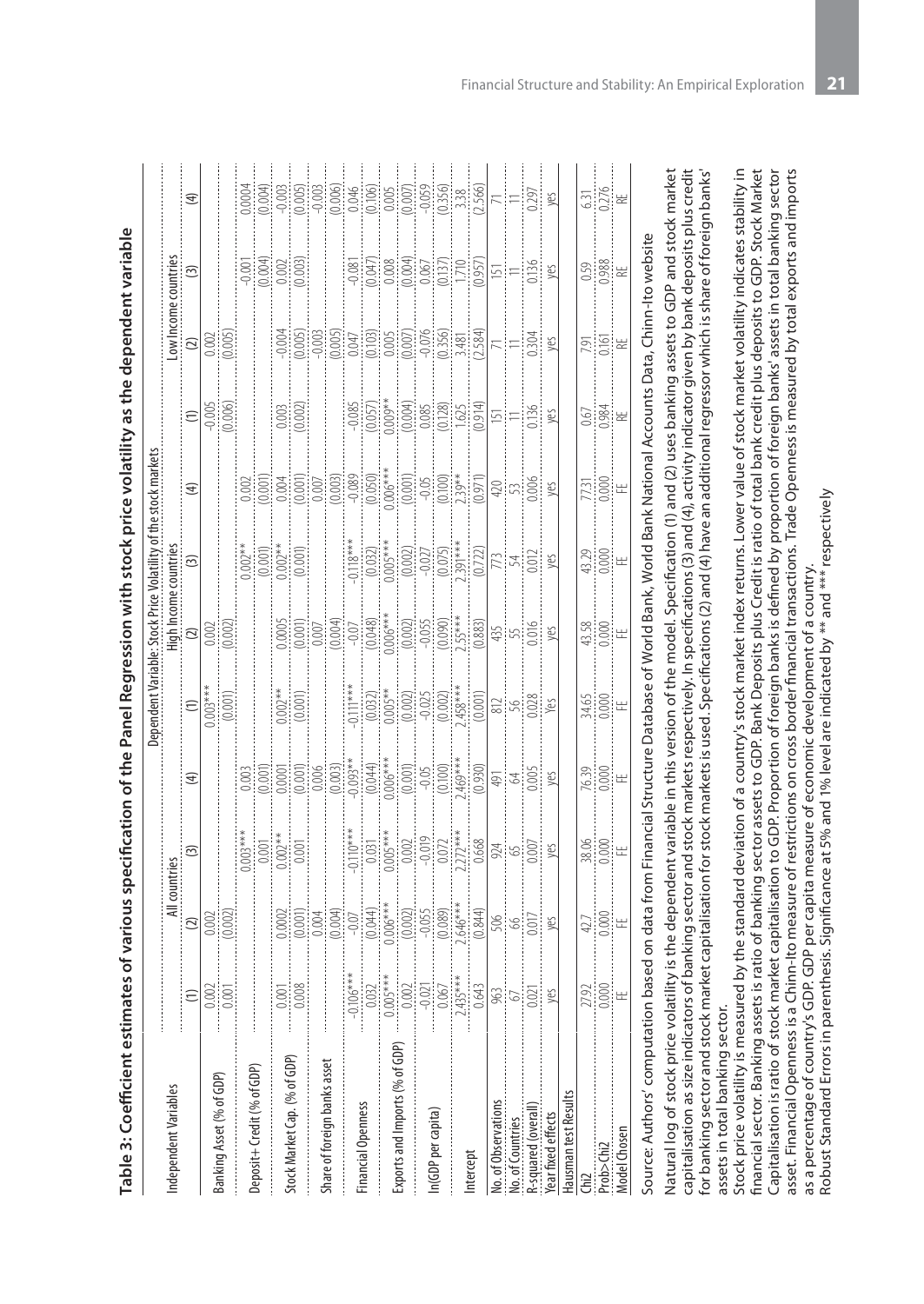Among other control variables, financial openness variable is found to be negative and significant in all but second specification for the pooled (all country) and the high income country regressions, while it is not significant in any of the specifications for the low income country regressions. Thus, for high income countries, financial openness seems to curtail stock market instability. On the other hand, trade openness, measured by volume of net export, seems to increase stock market volatility in a significant manner for high income country groups.

### **4.3. Regression with exchange market pressure index (currency market instability) as dependent variable**

In Table 4, we present our last set of regression results where the dependent variable is a measure of currency market pressure, thus indicating macroeconomic instability. Higher values of exchange market pressure index is associated with higher instability in the foreign currency market.

The coefficient of banking sector size in specification (1) is found to be positive and significant in all the three sets of regressions. For the pooled regression and the low income country regression this coefficient is highly significant, whereas for the high income country regression, it is significant at 10 per cent level. On the other hand, the coefficient of stock market size is found to be insignificant in all the cases. This seems to indicate that banking sector significantly contributes to currency market instability while the stock market has no significant impact on the instability in the currency market. Looking at the specification (3), where bank asset is replaced with volume of credit and deposit, we find similar results – in all three cases, volume of banking sector activity tend to contribute significantly to currency market pressure whereas the stock market size has no such significant impact on the currency market.

However, when we include the additional control variable of foreign banks' asset share in the regression models in specifications (2) and (4), we see a somewhat striking result. With the inclusion of this new variable, the significance of bank asset size and bank activity level diminishes for the pooled regression and the high income country regression. Instead, in these models, the coefficient corresponding to the new variable, foreign banks' asset share turns out to be significantly positive. In the regression for low income countries, the original banking sector variables remains positively significant as before, even after inclusion of foreign banks' asset share. Rather, we observe that in specifications (2) and (4), the stock market size variable becomes negatively significant, indicating that stock market activities seem to have a stabilizing effect on exchange market pressure in low income countries.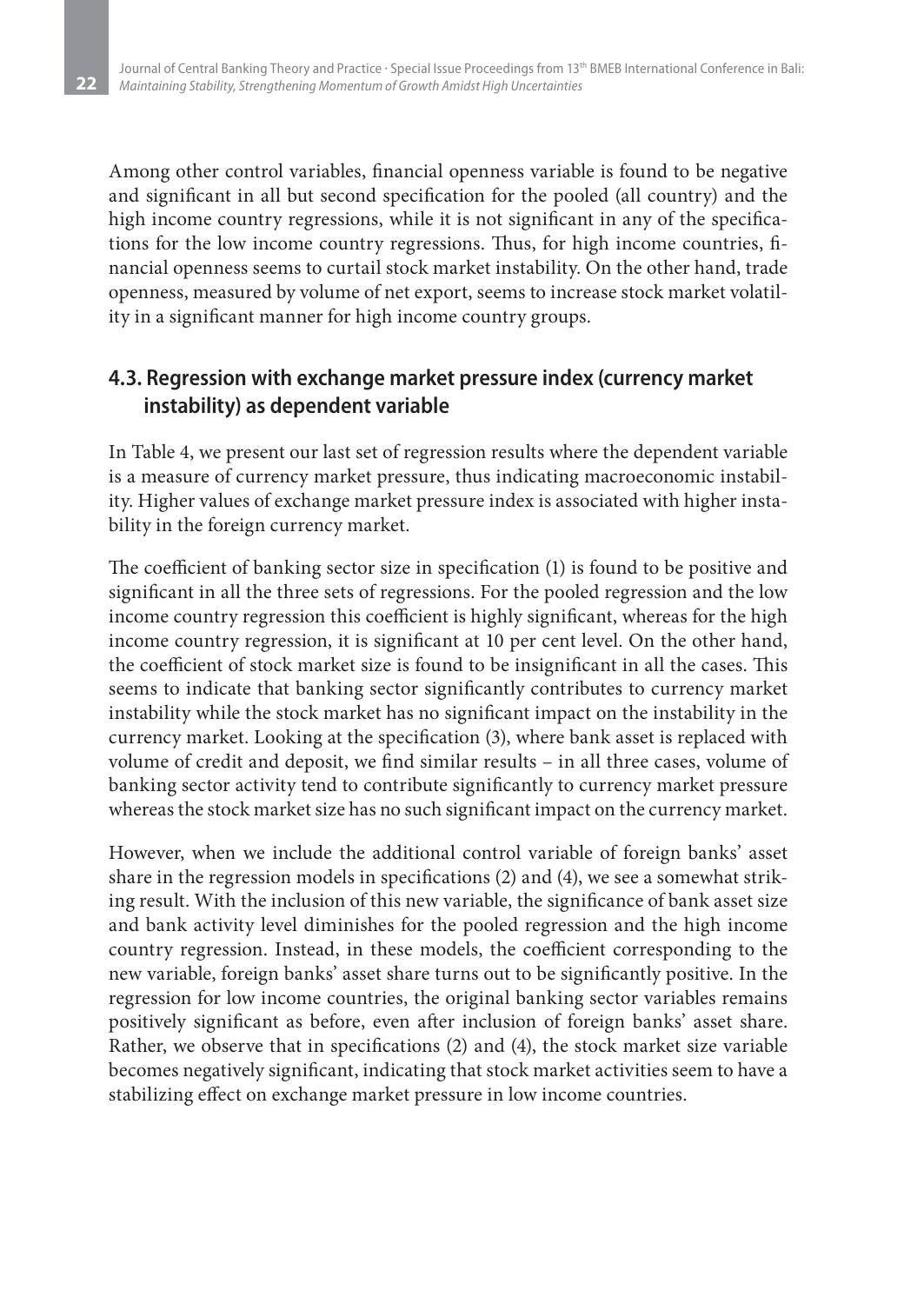|                                                                                                                                                                                                                                                                                                                                                                 |                                                                                                                                                                                                                                                                           |                                                 |               |      |                                                        | Dependent Variable: Exchange Market Pressure Index    |                                                                                                                                                                                                                                                                          |                         |                          |                                                             |                   |             |
|-----------------------------------------------------------------------------------------------------------------------------------------------------------------------------------------------------------------------------------------------------------------------------------------------------------------------------------------------------------------|---------------------------------------------------------------------------------------------------------------------------------------------------------------------------------------------------------------------------------------------------------------------------|-------------------------------------------------|---------------|------|--------------------------------------------------------|-------------------------------------------------------|--------------------------------------------------------------------------------------------------------------------------------------------------------------------------------------------------------------------------------------------------------------------------|-------------------------|--------------------------|-------------------------------------------------------------|-------------------|-------------|
| Independent Variables                                                                                                                                                                                                                                                                                                                                           |                                                                                                                                                                                                                                                                           |                                                 | All countries |      |                                                        |                                                       |                                                                                                                                                                                                                                                                          |                         |                          | ow Income countries                                         |                   |             |
|                                                                                                                                                                                                                                                                                                                                                                 |                                                                                                                                                                                                                                                                           | $\Omega$                                        | $\odot$       | (年)  |                                                        |                                                       |                                                                                                                                                                                                                                                                          | $\widehat{\mathcal{F}}$ | $\frac{(1)}{(0.041***)}$ |                                                             | $\odot$           | €           |
|                                                                                                                                                                                                                                                                                                                                                                 |                                                                                                                                                                                                                                                                           |                                                 |               |      |                                                        |                                                       |                                                                                                                                                                                                                                                                          |                         |                          |                                                             |                   |             |
| Banking Asset (% of GDP)                                                                                                                                                                                                                                                                                                                                        | $\frac{1}{\frac{1}{20004}}$                                                                                                                                                                                                                                               | 0.001                                           |               |      | $=$ $\frac{1}{2}$                                      | High Income countries<br>(2)<br>-1.58E-04<br>-0.0005) |                                                                                                                                                                                                                                                                          |                         | (0.008)                  | $\frac{2}{\frac{1}{2} \cdot \frac{1}{2} \cdot \frac{1}{2}}$ |                   |             |
|                                                                                                                                                                                                                                                                                                                                                                 |                                                                                                                                                                                                                                                                           |                                                 |               |      |                                                        |                                                       |                                                                                                                                                                                                                                                                          |                         |                          |                                                             |                   |             |
| Deposit+ Credit (% of GDP)                                                                                                                                                                                                                                                                                                                                      |                                                                                                                                                                                                                                                                           |                                                 |               |      |                                                        |                                                       |                                                                                                                                                                                                                                                                          |                         |                          |                                                             |                   |             |
|                                                                                                                                                                                                                                                                                                                                                                 | 3.58E-05<br>0.004)                                                                                                                                                                                                                                                        |                                                 |               |      | $\begin{bmatrix} 1.716 - 0.005 \\ 0.005 \end{bmatrix}$ |                                                       |                                                                                                                                                                                                                                                                          |                         | ieisi<br>Pisi            |                                                             |                   |             |
| Stock Market Cap. (% of GDP) $\cdots$                                                                                                                                                                                                                                                                                                                           |                                                                                                                                                                                                                                                                           |                                                 |               |      |                                                        |                                                       |                                                                                                                                                                                                                                                                          |                         |                          |                                                             |                   |             |
|                                                                                                                                                                                                                                                                                                                                                                 |                                                                                                                                                                                                                                                                           |                                                 |               |      |                                                        |                                                       |                                                                                                                                                                                                                                                                          |                         |                          |                                                             |                   |             |
| Share of foreign banks asset                                                                                                                                                                                                                                                                                                                                    |                                                                                                                                                                                                                                                                           |                                                 |               |      |                                                        |                                                       |                                                                                                                                                                                                                                                                          |                         |                          |                                                             |                   |             |
|                                                                                                                                                                                                                                                                                                                                                                 |                                                                                                                                                                                                                                                                           |                                                 |               |      |                                                        |                                                       |                                                                                                                                                                                                                                                                          |                         |                          |                                                             |                   |             |
| inancial Openness                                                                                                                                                                                                                                                                                                                                               |                                                                                                                                                                                                                                                                           |                                                 |               |      |                                                        |                                                       |                                                                                                                                                                                                                                                                          |                         |                          |                                                             |                   |             |
|                                                                                                                                                                                                                                                                                                                                                                 |                                                                                                                                                                                                                                                                           |                                                 |               |      |                                                        |                                                       |                                                                                                                                                                                                                                                                          |                         |                          |                                                             |                   |             |
| Exports and Imports<br>(% of GDP)                                                                                                                                                                                                                                                                                                                               |                                                                                                                                                                                                                                                                           |                                                 |               |      |                                                        |                                                       |                                                                                                                                                                                                                                                                          |                         |                          |                                                             |                   |             |
|                                                                                                                                                                                                                                                                                                                                                                 |                                                                                                                                                                                                                                                                           |                                                 |               |      |                                                        |                                                       |                                                                                                                                                                                                                                                                          |                         |                          |                                                             |                   |             |
| n(GDP per capita)                                                                                                                                                                                                                                                                                                                                               |                                                                                                                                                                                                                                                                           |                                                 |               |      |                                                        |                                                       |                                                                                                                                                                                                                                                                          |                         |                          |                                                             |                   |             |
|                                                                                                                                                                                                                                                                                                                                                                 |                                                                                                                                                                                                                                                                           |                                                 |               |      |                                                        |                                                       |                                                                                                                                                                                                                                                                          |                         |                          |                                                             |                   |             |
| ntercept                                                                                                                                                                                                                                                                                                                                                        |                                                                                                                                                                                                                                                                           |                                                 |               |      |                                                        |                                                       |                                                                                                                                                                                                                                                                          |                         |                          |                                                             |                   |             |
| <b>Vo.</b> of Observations                                                                                                                                                                                                                                                                                                                                      |                                                                                                                                                                                                                                                                           |                                                 |               |      |                                                        |                                                       |                                                                                                                                                                                                                                                                          |                         |                          |                                                             |                   |             |
| <b>Vo. of Countries</b>                                                                                                                                                                                                                                                                                                                                         |                                                                                                                                                                                                                                                                           |                                                 |               |      |                                                        |                                                       |                                                                                                                                                                                                                                                                          |                         |                          |                                                             |                   |             |
| R-squared (overall)<br>Year fixed effects                                                                                                                                                                                                                                                                                                                       | $\begin{tabular}{ c c c c c } \hline & 0.001 & 0.001 & 0.001 & 0.001 & 0.001 & 0.001 & 0.001 & 0.001 & 0.001 & 0.001 & 0.001 & 0.001 & 0.001 & 0.001 & 0.001 & 0.001 & 0.001 & 0.001 & 0.001 & 0.001 & 0.001 & 0.001 & 0.001 & 0.001 & 0.001 & 0.001 & 0.001 & 0.001 & 0$ |                                                 |               |      |                                                        |                                                       | $\begin{tabular}{ c c c c c } \hline 0.004 & 0.004 & 0.004 & 0.004 & 0.004 & 0.004 & 0.004 & 0.004 & 0.004 & 0.004 & 0.004 & 0.004 & 0.004 & 0.004 & 0.004 & 0.004 & 0.004 & 0.004 & 0.004 & 0.004 & 0.004 & 0.004 & 0.004 & 0.004 & 0.004 & 0.004 & 0.004 & 0.004 & 0.$ |                         |                          |                                                             |                   |             |
|                                                                                                                                                                                                                                                                                                                                                                 |                                                                                                                                                                                                                                                                           |                                                 |               |      |                                                        |                                                       |                                                                                                                                                                                                                                                                          |                         |                          |                                                             |                   |             |
| Hausman test Results                                                                                                                                                                                                                                                                                                                                            |                                                                                                                                                                                                                                                                           |                                                 |               |      |                                                        |                                                       |                                                                                                                                                                                                                                                                          |                         |                          |                                                             |                   |             |
|                                                                                                                                                                                                                                                                                                                                                                 |                                                                                                                                                                                                                                                                           |                                                 |               |      |                                                        |                                                       |                                                                                                                                                                                                                                                                          |                         |                          |                                                             |                   |             |
| Sup>cpo <sub>c</sub>                                                                                                                                                                                                                                                                                                                                            | $\frac{2}{2}$                                                                                                                                                                                                                                                             | $rac{3}{2}$ $rac{3}{2}$ $rac{3}{2}$ $rac{1}{2}$ | 전흥<br>이후      | 일종 동 | 요!용!<br>없음!                                            | $\frac{1}{2}$                                         | eig¦<br>Eigi⊭                                                                                                                                                                                                                                                            | 위형 두                    | 필용                       | $\frac{55}{25}$                                             | 일흥 <mark>!</mark> | श्री हैं  स |
| <b>Model Chosen</b>                                                                                                                                                                                                                                                                                                                                             |                                                                                                                                                                                                                                                                           |                                                 |               |      |                                                        |                                                       |                                                                                                                                                                                                                                                                          |                         |                          |                                                             |                   |             |
| Source: Authors' computation based on data from Financial Structure Database of World Bank, World Bank National Accounts Data, Patnaik et al (2017), Chinn-Ito website                                                                                                                                                                                          |                                                                                                                                                                                                                                                                           |                                                 |               |      |                                                        |                                                       |                                                                                                                                                                                                                                                                          |                         |                          |                                                             |                   |             |
|                                                                                                                                                                                                                                                                                                                                                                 |                                                                                                                                                                                                                                                                           |                                                 |               |      |                                                        |                                                       |                                                                                                                                                                                                                                                                          |                         |                          |                                                             |                   |             |
| Exchange market pressure index given by Patnaik et al (2017) is the dependent variable in this version of the model. Specification (1) and (2) uses banking assets to GDP and<br>to the market capitalisation as size indicators of banking sector and trock markets respectively. In specifications (3) and (4) activity indicator given by bank deposits plus |                                                                                                                                                                                                                                                                           |                                                 |               |      |                                                        |                                                       |                                                                                                                                                                                                                                                                          |                         |                          |                                                             |                   |             |
|                                                                                                                                                                                                                                                                                                                                                                 |                                                                                                                                                                                                                                                                           |                                                 |               |      |                                                        |                                                       |                                                                                                                                                                                                                                                                          |                         |                          |                                                             |                   |             |

Table 4: Coefficient estimates of various specification of the Panel Regression with EMPI as the dependent variable **Table 4: Coefficient estimates of various specification of the Panel Regression with EMPI as the dependent variable** stock market capitalisation as size indicators of banking sector and stock markets respectively. In specifications (3) and (4), activity indicator given by bank deposits plus stock market capitalisation as size indicators of banking sector and stock markets respectively. In specifications (3) and (4), activity indicator given by bank deposits plus<br>credit for banking sector and stock market capi credit for banking sector and stock market capitalisation for stock markets is used. Specifications (2) and (4) have an additional regressor which is share of foreign banks' assets in total banking sector. assets in total banking sector.

sector asset. Financial Openness is a Chinn-Ito measure of restrictions on cross border financial transactions. Trade Openness is measured by total exports and imports as Exchange market pressure index(EMPI) is weighted average of nominal exchange rate and foreign exchange reserves given by Patnaik et al(2017). A decrease in EMPI value Stock Market Capitalisation is ratio of stock market capitalisation to GDP. Proportion of foreign banks is defined by proportion of foreign banks' assets in total banking Exchange market pressure index(EMPI) is weighted average of nominal exchange rate and foreign exchange reserves given by Patnaik et al(2017). A decrease in EMPI value implies stability in the currency markets. Banking assets is ratio of banking sector assets to GDP. Bank Deposits plus Credit is ratio of total bank credit plus deposits to GDP. implies stability in the currency markets. Banking assets is ratio of banking sector assets to GDP. Bank Deposits plus Credit is ratio of total bank credit plus deposits to GDP. Stock Market Capitalisation is ratio of stock market capitalisation to GDP. Proportion of foreign banks is defined by proportion of foreign banks' assets in total banking sector asset. Financial Openness is a Chinn-Ito measure of restrictions on cross border financial transactions. Trade Openness is measured by total exports and imports as a percentage of country's GDP. GDP per capita measure of economic development of a country.<br>Robust Standard Errors in parenthesis. Significance at 10%, 5% and 1% level are indicated by \*, \*\* and \*\*\* respectively a percentage of country's GDP. GDP per capita measure of economic development of a country.

Robust Standard Errors in parenthesis. Significance at 10%, 5% and 1% level are indicated by \*, \*\* and \*\*\* respectively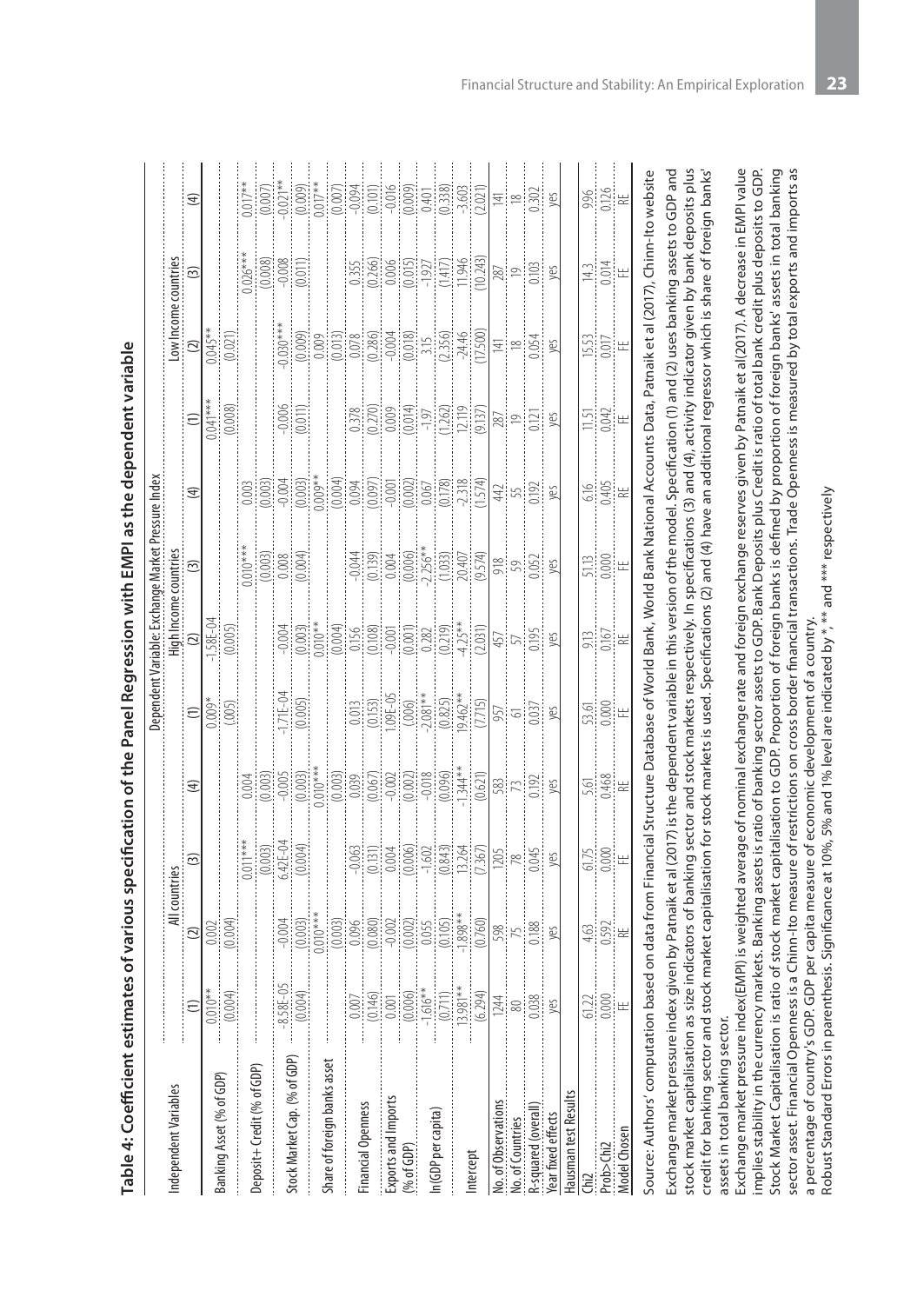Combining these observations, we conclude that banking sector size and activity exert a statistically significant impact on currency market pressure in high income as well as low income countries. However, the banking sector's contribution towards instability in the currency market seems to be attributable to presence of foreign banks in the banking sector, as indicated by the positive and significant coefficient of the variable measuring foreign banks' presence. As far as the stock market size is concerned, there is no significant impact on currency market pressure for high income countries, but in low income countries, stock market seems to contribute towards better stability of the currency market.

Among other control variables, only GDP is found to be negatively associated with exchange market pressure index. Thus, higher GDP leads to less stability in the currency market.

### **4.4. Robustness Check**

**24**

As robustness check, we estimated a set of alternate regression models, where we consider the lagged values of all explanatory variables, instead of their contemporaneous values. The idea here is that the impact of all regressors, variables on financial structure in particular, on stability may be lagged and not contemporaneous. This transformation of the explanatory variables can also address the problem of endogeneity due to simultaneous determination of stability and structure. In Tables 5, 6 and 7, we present the result of robustness check.

Table 5, 6 and 7 have logit transformation of z-score, log of stock price volatility and exchange market pressure index respectively as dependent variables. Table 5 indicates a significant negative relationship between lagged banking size and z-score (specification (1)) for all countries, high income countries and low income countries. This suggests size of the banking sector leads to instability in the banking sector. In specification (3) for pooled and low income countries, banking activity causes instability. In case of low income group countries, there is some evidence of stability provided by markets in specification (3) which was not present in our earlier result.

In Table 3, the size and activity indicator of banking sector and stock markets were both significantly and positively related to stock market volatility for high income countries only. While in Table 6, we see that the lagged values of size/activity indicator of banking and market sector increases stock market volatility significantly in the pooled and the high-income group regressions.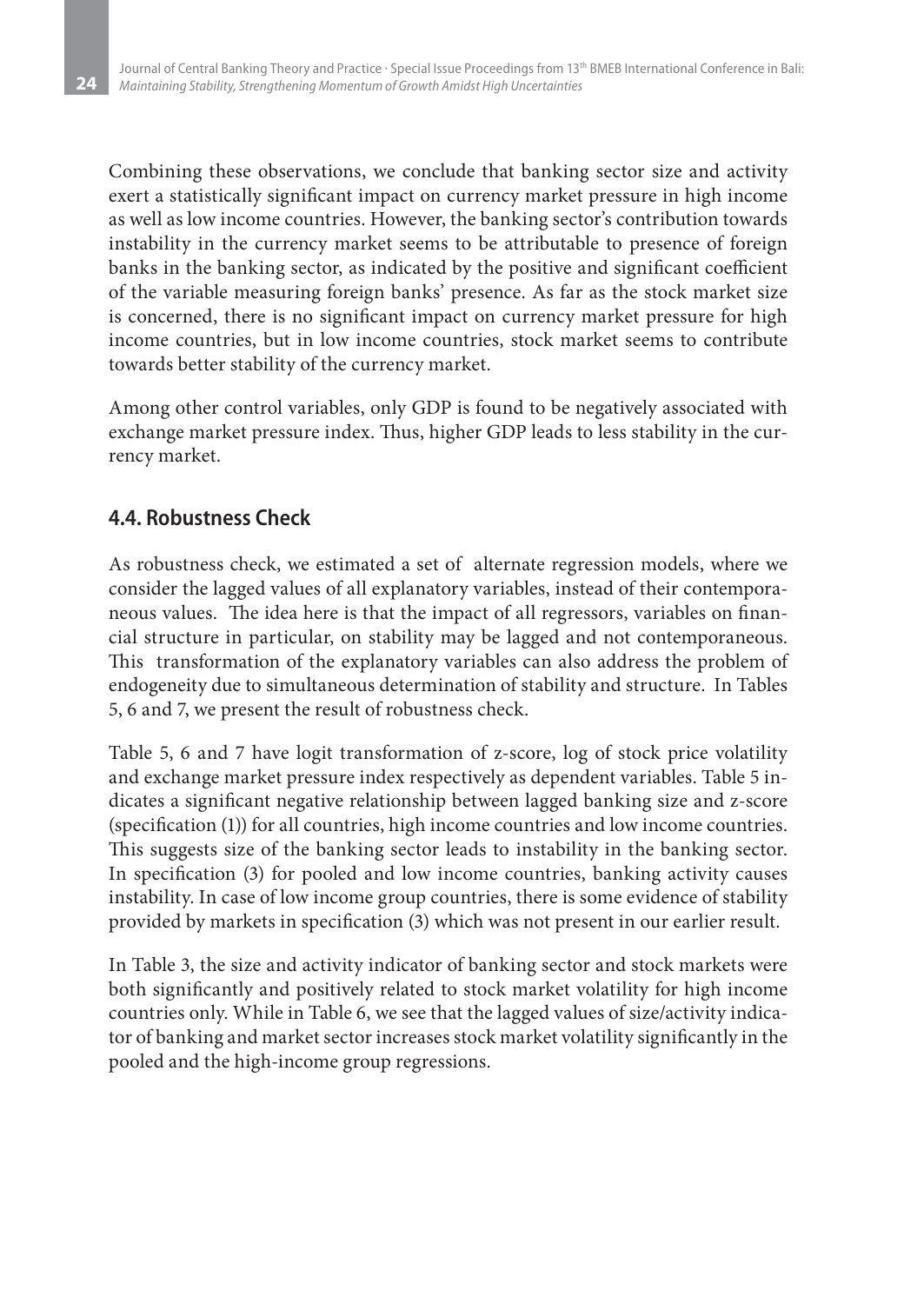|                                           |                                                                                                                                                                                                                                                                                                     |                       |                  |             |                                                                                                                                                                                            | Dependent Variable: Z-score of the ban                     |                                                                                                                                                                                                                        | ng sector |                                              |                                                    |                                                 |                         |
|-------------------------------------------|-----------------------------------------------------------------------------------------------------------------------------------------------------------------------------------------------------------------------------------------------------------------------------------------------------|-----------------------|------------------|-------------|--------------------------------------------------------------------------------------------------------------------------------------------------------------------------------------------|------------------------------------------------------------|------------------------------------------------------------------------------------------------------------------------------------------------------------------------------------------------------------------------|-----------|----------------------------------------------|----------------------------------------------------|-------------------------------------------------|-------------------------|
| ndependent Variables                      |                                                                                                                                                                                                                                                                                                     | All countries         |                  |             |                                                                                                                                                                                            | <b>High Income countries</b><br>(2)<br>$-0.005$<br>(0.003) |                                                                                                                                                                                                                        |           |                                              |                                                    |                                                 |                         |
|                                           |                                                                                                                                                                                                                                                                                                     |                       | $\odot$          | $\bigoplus$ |                                                                                                                                                                                            |                                                            |                                                                                                                                                                                                                        | $\oplus$  |                                              | Low Income countries<br>(2)<br>$-0.004$<br>(0.004) |                                                 | $\widehat{\mathcal{F}}$ |
|                                           | $-0.005**$                                                                                                                                                                                                                                                                                          |                       |                  |             | $\begin{tabular}{c} 0\\ \hline 1\\ 0\\ 0\\ 0\\ 0\\ 0\\ \end{tabular}$                                                                                                                      |                                                            |                                                                                                                                                                                                                        |           | $\frac{1}{\frac{1}{2000}}$                   |                                                    |                                                 |                         |
| Banking Asset (-1)                        | (1002)                                                                                                                                                                                                                                                                                              |                       |                  |             |                                                                                                                                                                                            |                                                            |                                                                                                                                                                                                                        |           |                                              |                                                    |                                                 |                         |
| Deposit+ Credit (-1)                      |                                                                                                                                                                                                                                                                                                     |                       |                  |             |                                                                                                                                                                                            |                                                            |                                                                                                                                                                                                                        |           |                                              |                                                    |                                                 |                         |
|                                           |                                                                                                                                                                                                                                                                                                     |                       |                  |             |                                                                                                                                                                                            |                                                            |                                                                                                                                                                                                                        |           |                                              |                                                    |                                                 |                         |
| Stock Market Cap. (-1)                    | $0.002$                                                                                                                                                                                                                                                                                             |                       |                  |             |                                                                                                                                                                                            |                                                            |                                                                                                                                                                                                                        |           |                                              |                                                    |                                                 |                         |
|                                           | (0.001)                                                                                                                                                                                                                                                                                             |                       |                  |             | $\frac{1}{(0.002)}$                                                                                                                                                                        |                                                            |                                                                                                                                                                                                                        |           |                                              |                                                    |                                                 |                         |
|                                           |                                                                                                                                                                                                                                                                                                     |                       |                  |             |                                                                                                                                                                                            |                                                            |                                                                                                                                                                                                                        |           |                                              |                                                    |                                                 |                         |
| Share of foreign<br>banks asset (-1)      |                                                                                                                                                                                                                                                                                                     |                       |                  |             |                                                                                                                                                                                            |                                                            |                                                                                                                                                                                                                        |           |                                              |                                                    |                                                 |                         |
| inancial Openness (-1) -                  |                                                                                                                                                                                                                                                                                                     |                       |                  |             |                                                                                                                                                                                            |                                                            |                                                                                                                                                                                                                        |           |                                              |                                                    |                                                 |                         |
|                                           | $\begin{bmatrix} 0.052 \\ 0.032 \\ 0.000 \\ 0.0001 \\ 0.0001 \\ 0.0051 \\ 0.0591 \\ 0.592 \\ 0.592 \\ 0.592 \\ 0.592 \\ 0.592 \\ 0.592 \\ 0.592 \\ 0.592 \\ 0.592 \\ 0.592 \\ 0.592 \\ 0.593 \\ 0.593 \\ 0.593 \\ 0.593 \\ 0.593 \\ 0.593 \\ 0.593 \\ 0.593 \\ 0.593 \\ 0.593 \\ 0.593 \\ 0.593 \\$ |                       |                  |             | $\begin{tabular}{ c c c c c } \hline 0.051 & 0.0000 & 0.0000 & 0.0000 \\ \hline 0.0000 & 0.00000 & 0.00000 & 0.0000 \\ \hline 0.0000 & 0.00000 & 0.00000 & 0.0000 \\ \hline \end{tabular}$ |                                                            | $\begin{tabular}{ c c c c c } \hline 161 & 0.0000 & 0.0000 & 0.0000 \\ \hline 161 & 0.0000 & 0.0000 & 0.0000 \\ 0.0000 & 0.0000 & 0.0000 & 0.0000 \\ \hline 0.0000 & 0.0000 & 0.0000 & 0.0000 \\ \hline \end{tabular}$ |           |                                              |                                                    |                                                 |                         |
|                                           |                                                                                                                                                                                                                                                                                                     |                       |                  |             |                                                                                                                                                                                            |                                                            |                                                                                                                                                                                                                        |           |                                              |                                                    |                                                 |                         |
| Exports and Imports<br>(% of GDP) (-1)    |                                                                                                                                                                                                                                                                                                     |                       |                  |             |                                                                                                                                                                                            |                                                            |                                                                                                                                                                                                                        |           |                                              |                                                    |                                                 |                         |
|                                           |                                                                                                                                                                                                                                                                                                     |                       |                  |             |                                                                                                                                                                                            |                                                            |                                                                                                                                                                                                                        |           |                                              |                                                    |                                                 |                         |
| n(GDP per capita) (-1)                    |                                                                                                                                                                                                                                                                                                     |                       |                  |             |                                                                                                                                                                                            |                                                            |                                                                                                                                                                                                                        |           |                                              |                                                    |                                                 |                         |
|                                           |                                                                                                                                                                                                                                                                                                     |                       |                  |             |                                                                                                                                                                                            |                                                            |                                                                                                                                                                                                                        |           |                                              |                                                    |                                                 |                         |
| ntercept                                  |                                                                                                                                                                                                                                                                                                     |                       |                  |             |                                                                                                                                                                                            |                                                            |                                                                                                                                                                                                                        |           |                                              |                                                    |                                                 |                         |
| <b>Vo.</b> of Observations                | 1202                                                                                                                                                                                                                                                                                                |                       |                  |             |                                                                                                                                                                                            |                                                            |                                                                                                                                                                                                                        |           |                                              |                                                    |                                                 |                         |
| lo. of Countries                          |                                                                                                                                                                                                                                                                                                     |                       |                  |             |                                                                                                                                                                                            |                                                            |                                                                                                                                                                                                                        |           |                                              |                                                    |                                                 |                         |
| R-squared (overall)<br>Year fixed effects | $rac{06}{10}$                                                                                                                                                                                                                                                                                       |                       |                  |             |                                                                                                                                                                                            |                                                            |                                                                                                                                                                                                                        |           |                                              |                                                    |                                                 |                         |
|                                           |                                                                                                                                                                                                                                                                                                     |                       |                  |             |                                                                                                                                                                                            |                                                            |                                                                                                                                                                                                                        |           |                                              |                                                    |                                                 |                         |
| Hausman test Results                      |                                                                                                                                                                                                                                                                                                     |                       |                  |             |                                                                                                                                                                                            |                                                            |                                                                                                                                                                                                                        |           |                                              |                                                    |                                                 |                         |
|                                           | 16.28                                                                                                                                                                                                                                                                                               |                       |                  |             |                                                                                                                                                                                            |                                                            |                                                                                                                                                                                                                        |           |                                              |                                                    |                                                 |                         |
| Prob>Chi2                                 | 0.006                                                                                                                                                                                                                                                                                               | $\frac{16.48}{10011}$ | $\frac{188}{15}$ |             | 의 등<br>기                                                                                                                                                                                   | $144$<br>$002$<br>E                                        | $\frac{2}{2}$ $\frac{2}{2}$ $\frac{1}{2}$ $\frac{1}{2}$                                                                                                                                                                | SIS H     | $\frac{27}{2}$ $\frac{25}{2}$ $\frac{12}{2}$ | 있습.<br>금요                                          | $\frac{25}{20}$ $\frac{25}{20}$ $\frac{10}{20}$ | $\frac{153}{200}$ H     |
| <b>Model Chosen</b>                       |                                                                                                                                                                                                                                                                                                     |                       |                  |             |                                                                                                                                                                                            |                                                            |                                                                                                                                                                                                                        |           |                                              |                                                    |                                                 |                         |
|                                           |                                                                                                                                                                                                                                                                                                     |                       |                  |             |                                                                                                                                                                                            |                                                            |                                                                                                                                                                                                                        |           |                                              |                                                    |                                                 |                         |

Table 5: Coefficient estimates of various specification of the Panel Regression with z-score as the dependent variable **Table 5: Coefficient estimates of various specification of the Panel Regression with z-score as the dependent variable** 
> Source: Authors' computation based on data from Financial Structure Database of World Bank, World Bank National Accounts Data, Chinn-Ito website Source: Authors' computation based on data from Financial Structure Database of World Bank, World Bank National Accounts Data, Chinn-Ito website

Logit transformation of z-score is the dependent variable in this version of the model. Specification (1) and (2) uses banking assets to GDP and stock market capitalisation as size indicators of banking sector and stock markets respectively. In specifications (3) and (4), activity indicator given by bank deposits plus credit for banking sector and stock market capitalisation for stock markets is used. Specifications (2) and (4) have an additional regressor which is share of foreign banks' Logit transformation of z-score is the dependent variable in this version of the model. Specification (1) and (2) uses banking assets to GDP and stock market capitalisation as size indicators of banking sector and stock markets respectively. In specifications (3) and (4), activity indicator given by bank deposits plus credit for banking sector and stock market capitalisation for stock markets is used. Specifications (2) and (4) have an additional regressor which is share of foreign banks' assets in total banking sector. assets in total banking sector.

indicates stability in financial sector. Banking assets is ratio of banking sector assets to GDP. Bank Deposits plus Credit is ratio of total bank credit plus deposits Z-score is ratio of banking sector's total capital plus average rate of return on assets to the standard deviation of the rate of return on asset. Higher value of z-score Z-score is ratio of banking sector's total capital plus average rate of return on assets to the standard deviation of the rate of return on asset. Higher value of z-score indicates stability in financial sector. Banking assets is ratio of banking sector assets to GDP. Bank Deposits plus Credit is ratio of total bank credit plus deposits to GDP. Stock Market Capitalisation is ratio of stock market capitalisation to GDP. Proportion of foreign banks is defined by proportion of foreign banks' assets in to GDP. Stock Market Capitalisation is ratio of stock market capitalisation to GDP. Proportion of foreign banks is defined by proportion of foreign banks' assets in total banking sector asset. Financial Openness is a Chinn-Ito measure of restrictions on cross border financial transactions. Trade Openness is measured by total total banking sector asset. Financial Openness is a Chinn-Ito measure of restrictions on cross border financial transactions. Trade Openness is measured by total exports and imports as a percentage of country's GDP. GDP per capita measure of economic development of a country. exports and imports as a percentage of country's GDP. GDP per capita measure of economic development of a country. Robust Standard Errors in parenthesis. Significance at 10%, 5% and 1% level are indicated by \*, \*\* and \*\*\* respectively Robust Standard Errors in parenthesis. Significance at 10%, 5% and 1% level are indicated by  $^*$ ,  $^{**}$  and  $^{***}$  respectively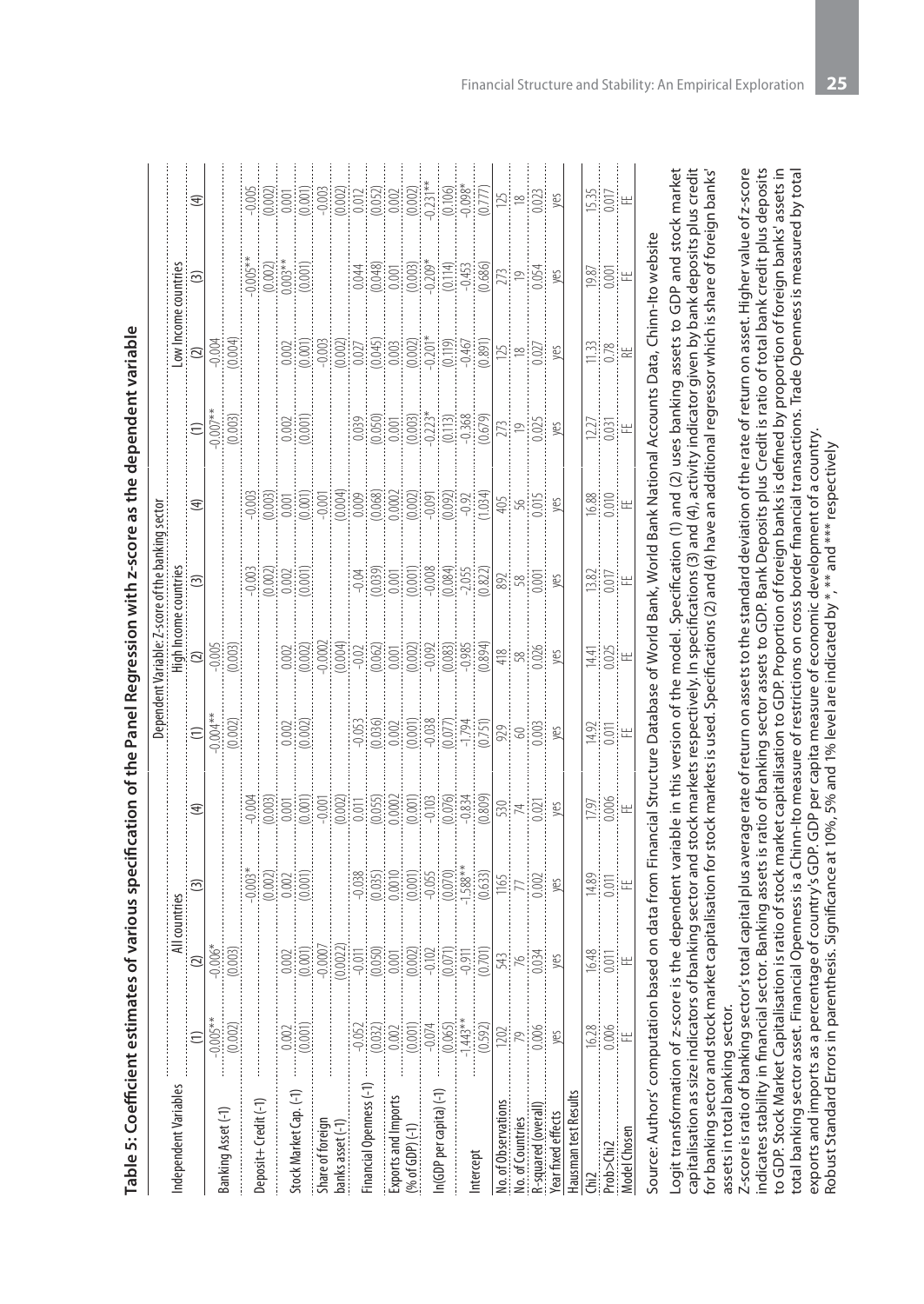| $\frac{1}{2} \frac{1}{2} \frac{1}{2} \frac{1}{2} \frac{1}{2}$<br>$\bigoplus$<br>Low Income countries<br>(2)<br>$(3)$<br>$(0.003)$<br>$(0.006)$<br>질향 ⊭<br>$\frac{27}{25}$<br>$\begin{picture}(130,10) \put(0,0){\line(1,0){15}} \put(15,0){\line(1,0){15}} \put(15,0){\line(1,0){15}} \put(15,0){\line(1,0){15}} \put(15,0){\line(1,0){15}} \put(15,0){\line(1,0){15}} \put(15,0){\line(1,0){15}} \put(15,0){\line(1,0){15}} \put(15,0){\line(1,0){15}} \put(15,0){\line(1,0){15}} \put(15,0){\line(1,0){15}} \put(15,0){\line($<br>$=$ $\frac{15}{3}$<br>$rac{85}{3}$ =<br>$\begin{bmatrix} 288 \\ -188 \\ -188 \end{bmatrix}$<br>$\bigoplus$<br><b>High Income countries</b><br>(2)<br>0.002<br>0.002)<br>$\begin{tabular}{ c c } \hline & \multicolumn{1}{ c }{\textbf{1}} & \multicolumn{1}{ c }{\textbf{1}} & \multicolumn{1}{ c }{\textbf{1}} & \multicolumn{1}{ c }{\textbf{1}} & \multicolumn{1}{ c }{\textbf{1}} & \multicolumn{1}{ c }{\textbf{1}} & \multicolumn{1}{ c }{\textbf{1}} & \multicolumn{1}{ c }{\textbf{1}} & \multicolumn{1}{ c }{\textbf{1}} & \multicolumn{1}{ c }{\textbf{1}} & \multicolumn{1}{ c }{\textbf{1}} & \multicolumn{1$<br>$\frac{55}{20}$<br>ais ≖<br>ais ≖<br>$\begin{bmatrix} 0.003 & 0.0011 \\ 0.00011 & 0.0011 \end{bmatrix}$<br>$\frac{1}{(0.001)^{***}}$<br>$rac{28}{25}$ $rac{2}{5}$ $rac{1}{1}$ $rac{1}{2}$<br>$\equiv$<br>$\sum_{i=1}^{N} \frac{1}{i} \sum_{j=1}^{N} \frac{1}{i} \sum_{j=1}^{N} \frac{1}{j} \sum_{j=1}^{N} \frac{1}{j} \sum_{j=1}^{N} \frac{1}{j} \sum_{j=1}^{N} \frac{1}{j} \sum_{j=1}^{N} \frac{1}{j} \sum_{j=1}^{N} \frac{1}{j} \sum_{j=1}^{N} \frac{1}{j} \sum_{j=1}^{N} \frac{1}{j} \sum_{j=1}^{N} \frac{1}{j} \sum_{j=1}^{N} \frac{1}{j} \sum_{j=1}^{N} \frac{1}{j$<br>$\widehat{\mathcal{F}}$<br>$\begin{tabular}{ c c c c } \hline \hline & 0.0000 & 0.0000 & 0.0000 & 0.0000 \\ \hline \hline 0.0000 & 0.0000 & 0.0000 & 0.0000 & 0.0000 \\ \hline 0.0000 & 0.0000 & 0.0000 & 0.0000 & 0.0000 \\ \hline \end{tabular}$<br>$\begin{tabular}{ c c } \hline 0.007** \\ \hline 0.001** \\ 0.002** \\ \hline 0.0001* \\ \hline \end{tabular}$<br>$\frac{28}{210}$<br>$\odot$<br>All countries<br>$\begin{bmatrix} 1 & 0 & 0 & 0 & 0 \\ 0 & 0 & 0 & 0 & 0 & 0 \\ 0 & 0 & 0 & 0 & 0 & 0 \\ 0 & 0 & 0 & 0 & 0 & 0 \\ 0 & 0 & 0 & 0 & 0 & 0 \\ 0 & 0 & 0 & 0 & 0 & 0 \\ 0 & 0 & 0 & 0 & 0 & 0 \\ 0 & 0 & 0 & 0 & 0 & 0 \\ 0 & 0 & 0 & 0 & 0 & 0 \\ 0 & 0 & 0 & 0 & 0 & 0 \\ 0 & 0 & 0 & 0 & 0 & 0 \\ 0 & 0 & 0 & 0 & 0 & 0 \\ $<br>$\frac{2}{\frac{1003}{10000}}$<br>$\frac{25}{30}$ = $\frac{10}{15}$<br>$\frac{1}{(0.001)}$<br>$\frac{(1)}{(0.001)}$<br>$\begin{bmatrix} 1 & 0 & 0 \\ 0 & 0 & 0 \\ 0 & 0 & 0 \\ 0 & 0 & 0 \\ 0 & 0 & 0 \\ 0 & 0 & 0 \\ 0 & 0 & 0 \\ 0 & 0 & 0 \\ 0 & 0 & 0 & 0 \\ 0 & 0 & 0 & 0 \\ 0 & 0 & 0 & 0 \\ 0 & 0 & 0 & 0 \\ 0 & 0 & 0 & 0 & 0 \\ 0 & 0 & 0 & 0 & 0 \\ 0 & 0 & 0 & 0 & 0 \\ 0 & 0 & 0 & 0 & 0 \\ 0 & 0 & 0 & 0 & 0 \\ 0 & 0 & 0 & 0 & 0 \\ 0 & $<br>Share of foreign banks asset (-1) -<br>Financial Openness (-1)<br>n(GDP per capita) (-1)<br>Hausman test Results<br>Deposit+Credit(-1)<br><b>No.</b> of Observations<br>R-squared (overall<br><b>rear</b> fixed effects<br><b>No. of Countries</b><br><b>Model Chosen</b><br>Prob>Chi2<br>ntercept |                       |  |  | Dependent Variable: Stock Price Volatility of t |  | he stock markets |  |  |
|------------------------------------------------------------------------------------------------------------------------------------------------------------------------------------------------------------------------------------------------------------------------------------------------------------------------------------------------------------------------------------------------------------------------------------------------------------------------------------------------------------------------------------------------------------------------------------------------------------------------------------------------------------------------------------------------------------------------------------------------------------------------------------------------------------------------------------------------------------------------------------------------------------------------------------------------------------------------------------------------------------------------------------------------------------------------------------------------------------------------------------------------------------------------------------------------------------------------------------------------------------------------------------------------------------------------------------------------------------------------------------------------------------------------------------------------------------------------------------------------------------------------------------------------------------------------------------------------------------------------------------------------------------------------------------------------------------------------------------------------------------------------------------------------------------------------------------------------------------------------------------------------------------------------------------------------------------------------------------------------------------------------------------------------------------------------------------------------------------------------------------------------------------------------------------------------------------------------------------------------------------------------------------------------------------------------------------------------------------------------------------------------------------------------------------------------------------------------------------------------------------------------------------------------------------------------------------------------------------------------------------------------------------------------------------------------------------------------------------------------------------------------------------------------------------------------------------------------------------------------------------------------------------------------------------------------------------------------------------------------------------------------------------------------------------------------------------------------------------------------------------------------------------------------------------------------------------------------------------------------------------------|-----------------------|--|--|-------------------------------------------------|--|------------------|--|--|
| Stock Market Cap. (-1)<br>Exports and Imports<br>(% of GDP) (-1)<br>Banking Asset (-1)                                                                                                                                                                                                                                                                                                                                                                                                                                                                                                                                                                                                                                                                                                                                                                                                                                                                                                                                                                                                                                                                                                                                                                                                                                                                                                                                                                                                                                                                                                                                                                                                                                                                                                                                                                                                                                                                                                                                                                                                                                                                                                                                                                                                                                                                                                                                                                                                                                                                                                                                                                                                                                                                                                                                                                                                                                                                                                                                                                                                                                                                                                                                                                           | Independent Variables |  |  |                                                 |  |                  |  |  |
|                                                                                                                                                                                                                                                                                                                                                                                                                                                                                                                                                                                                                                                                                                                                                                                                                                                                                                                                                                                                                                                                                                                                                                                                                                                                                                                                                                                                                                                                                                                                                                                                                                                                                                                                                                                                                                                                                                                                                                                                                                                                                                                                                                                                                                                                                                                                                                                                                                                                                                                                                                                                                                                                                                                                                                                                                                                                                                                                                                                                                                                                                                                                                                                                                                                                  |                       |  |  |                                                 |  |                  |  |  |
|                                                                                                                                                                                                                                                                                                                                                                                                                                                                                                                                                                                                                                                                                                                                                                                                                                                                                                                                                                                                                                                                                                                                                                                                                                                                                                                                                                                                                                                                                                                                                                                                                                                                                                                                                                                                                                                                                                                                                                                                                                                                                                                                                                                                                                                                                                                                                                                                                                                                                                                                                                                                                                                                                                                                                                                                                                                                                                                                                                                                                                                                                                                                                                                                                                                                  |                       |  |  |                                                 |  |                  |  |  |
|                                                                                                                                                                                                                                                                                                                                                                                                                                                                                                                                                                                                                                                                                                                                                                                                                                                                                                                                                                                                                                                                                                                                                                                                                                                                                                                                                                                                                                                                                                                                                                                                                                                                                                                                                                                                                                                                                                                                                                                                                                                                                                                                                                                                                                                                                                                                                                                                                                                                                                                                                                                                                                                                                                                                                                                                                                                                                                                                                                                                                                                                                                                                                                                                                                                                  |                       |  |  |                                                 |  |                  |  |  |
|                                                                                                                                                                                                                                                                                                                                                                                                                                                                                                                                                                                                                                                                                                                                                                                                                                                                                                                                                                                                                                                                                                                                                                                                                                                                                                                                                                                                                                                                                                                                                                                                                                                                                                                                                                                                                                                                                                                                                                                                                                                                                                                                                                                                                                                                                                                                                                                                                                                                                                                                                                                                                                                                                                                                                                                                                                                                                                                                                                                                                                                                                                                                                                                                                                                                  |                       |  |  |                                                 |  |                  |  |  |
|                                                                                                                                                                                                                                                                                                                                                                                                                                                                                                                                                                                                                                                                                                                                                                                                                                                                                                                                                                                                                                                                                                                                                                                                                                                                                                                                                                                                                                                                                                                                                                                                                                                                                                                                                                                                                                                                                                                                                                                                                                                                                                                                                                                                                                                                                                                                                                                                                                                                                                                                                                                                                                                                                                                                                                                                                                                                                                                                                                                                                                                                                                                                                                                                                                                                  |                       |  |  |                                                 |  |                  |  |  |
|                                                                                                                                                                                                                                                                                                                                                                                                                                                                                                                                                                                                                                                                                                                                                                                                                                                                                                                                                                                                                                                                                                                                                                                                                                                                                                                                                                                                                                                                                                                                                                                                                                                                                                                                                                                                                                                                                                                                                                                                                                                                                                                                                                                                                                                                                                                                                                                                                                                                                                                                                                                                                                                                                                                                                                                                                                                                                                                                                                                                                                                                                                                                                                                                                                                                  |                       |  |  |                                                 |  |                  |  |  |
|                                                                                                                                                                                                                                                                                                                                                                                                                                                                                                                                                                                                                                                                                                                                                                                                                                                                                                                                                                                                                                                                                                                                                                                                                                                                                                                                                                                                                                                                                                                                                                                                                                                                                                                                                                                                                                                                                                                                                                                                                                                                                                                                                                                                                                                                                                                                                                                                                                                                                                                                                                                                                                                                                                                                                                                                                                                                                                                                                                                                                                                                                                                                                                                                                                                                  |                       |  |  |                                                 |  |                  |  |  |
|                                                                                                                                                                                                                                                                                                                                                                                                                                                                                                                                                                                                                                                                                                                                                                                                                                                                                                                                                                                                                                                                                                                                                                                                                                                                                                                                                                                                                                                                                                                                                                                                                                                                                                                                                                                                                                                                                                                                                                                                                                                                                                                                                                                                                                                                                                                                                                                                                                                                                                                                                                                                                                                                                                                                                                                                                                                                                                                                                                                                                                                                                                                                                                                                                                                                  |                       |  |  |                                                 |  |                  |  |  |
|                                                                                                                                                                                                                                                                                                                                                                                                                                                                                                                                                                                                                                                                                                                                                                                                                                                                                                                                                                                                                                                                                                                                                                                                                                                                                                                                                                                                                                                                                                                                                                                                                                                                                                                                                                                                                                                                                                                                                                                                                                                                                                                                                                                                                                                                                                                                                                                                                                                                                                                                                                                                                                                                                                                                                                                                                                                                                                                                                                                                                                                                                                                                                                                                                                                                  |                       |  |  |                                                 |  |                  |  |  |
|                                                                                                                                                                                                                                                                                                                                                                                                                                                                                                                                                                                                                                                                                                                                                                                                                                                                                                                                                                                                                                                                                                                                                                                                                                                                                                                                                                                                                                                                                                                                                                                                                                                                                                                                                                                                                                                                                                                                                                                                                                                                                                                                                                                                                                                                                                                                                                                                                                                                                                                                                                                                                                                                                                                                                                                                                                                                                                                                                                                                                                                                                                                                                                                                                                                                  |                       |  |  |                                                 |  |                  |  |  |
|                                                                                                                                                                                                                                                                                                                                                                                                                                                                                                                                                                                                                                                                                                                                                                                                                                                                                                                                                                                                                                                                                                                                                                                                                                                                                                                                                                                                                                                                                                                                                                                                                                                                                                                                                                                                                                                                                                                                                                                                                                                                                                                                                                                                                                                                                                                                                                                                                                                                                                                                                                                                                                                                                                                                                                                                                                                                                                                                                                                                                                                                                                                                                                                                                                                                  |                       |  |  |                                                 |  |                  |  |  |
|                                                                                                                                                                                                                                                                                                                                                                                                                                                                                                                                                                                                                                                                                                                                                                                                                                                                                                                                                                                                                                                                                                                                                                                                                                                                                                                                                                                                                                                                                                                                                                                                                                                                                                                                                                                                                                                                                                                                                                                                                                                                                                                                                                                                                                                                                                                                                                                                                                                                                                                                                                                                                                                                                                                                                                                                                                                                                                                                                                                                                                                                                                                                                                                                                                                                  |                       |  |  |                                                 |  |                  |  |  |
|                                                                                                                                                                                                                                                                                                                                                                                                                                                                                                                                                                                                                                                                                                                                                                                                                                                                                                                                                                                                                                                                                                                                                                                                                                                                                                                                                                                                                                                                                                                                                                                                                                                                                                                                                                                                                                                                                                                                                                                                                                                                                                                                                                                                                                                                                                                                                                                                                                                                                                                                                                                                                                                                                                                                                                                                                                                                                                                                                                                                                                                                                                                                                                                                                                                                  |                       |  |  |                                                 |  |                  |  |  |
|                                                                                                                                                                                                                                                                                                                                                                                                                                                                                                                                                                                                                                                                                                                                                                                                                                                                                                                                                                                                                                                                                                                                                                                                                                                                                                                                                                                                                                                                                                                                                                                                                                                                                                                                                                                                                                                                                                                                                                                                                                                                                                                                                                                                                                                                                                                                                                                                                                                                                                                                                                                                                                                                                                                                                                                                                                                                                                                                                                                                                                                                                                                                                                                                                                                                  |                       |  |  |                                                 |  |                  |  |  |
|                                                                                                                                                                                                                                                                                                                                                                                                                                                                                                                                                                                                                                                                                                                                                                                                                                                                                                                                                                                                                                                                                                                                                                                                                                                                                                                                                                                                                                                                                                                                                                                                                                                                                                                                                                                                                                                                                                                                                                                                                                                                                                                                                                                                                                                                                                                                                                                                                                                                                                                                                                                                                                                                                                                                                                                                                                                                                                                                                                                                                                                                                                                                                                                                                                                                  |                       |  |  |                                                 |  |                  |  |  |
|                                                                                                                                                                                                                                                                                                                                                                                                                                                                                                                                                                                                                                                                                                                                                                                                                                                                                                                                                                                                                                                                                                                                                                                                                                                                                                                                                                                                                                                                                                                                                                                                                                                                                                                                                                                                                                                                                                                                                                                                                                                                                                                                                                                                                                                                                                                                                                                                                                                                                                                                                                                                                                                                                                                                                                                                                                                                                                                                                                                                                                                                                                                                                                                                                                                                  |                       |  |  |                                                 |  |                  |  |  |
|                                                                                                                                                                                                                                                                                                                                                                                                                                                                                                                                                                                                                                                                                                                                                                                                                                                                                                                                                                                                                                                                                                                                                                                                                                                                                                                                                                                                                                                                                                                                                                                                                                                                                                                                                                                                                                                                                                                                                                                                                                                                                                                                                                                                                                                                                                                                                                                                                                                                                                                                                                                                                                                                                                                                                                                                                                                                                                                                                                                                                                                                                                                                                                                                                                                                  |                       |  |  |                                                 |  |                  |  |  |
|                                                                                                                                                                                                                                                                                                                                                                                                                                                                                                                                                                                                                                                                                                                                                                                                                                                                                                                                                                                                                                                                                                                                                                                                                                                                                                                                                                                                                                                                                                                                                                                                                                                                                                                                                                                                                                                                                                                                                                                                                                                                                                                                                                                                                                                                                                                                                                                                                                                                                                                                                                                                                                                                                                                                                                                                                                                                                                                                                                                                                                                                                                                                                                                                                                                                  |                       |  |  |                                                 |  |                  |  |  |
|                                                                                                                                                                                                                                                                                                                                                                                                                                                                                                                                                                                                                                                                                                                                                                                                                                                                                                                                                                                                                                                                                                                                                                                                                                                                                                                                                                                                                                                                                                                                                                                                                                                                                                                                                                                                                                                                                                                                                                                                                                                                                                                                                                                                                                                                                                                                                                                                                                                                                                                                                                                                                                                                                                                                                                                                                                                                                                                                                                                                                                                                                                                                                                                                                                                                  |                       |  |  |                                                 |  |                  |  |  |
|                                                                                                                                                                                                                                                                                                                                                                                                                                                                                                                                                                                                                                                                                                                                                                                                                                                                                                                                                                                                                                                                                                                                                                                                                                                                                                                                                                                                                                                                                                                                                                                                                                                                                                                                                                                                                                                                                                                                                                                                                                                                                                                                                                                                                                                                                                                                                                                                                                                                                                                                                                                                                                                                                                                                                                                                                                                                                                                                                                                                                                                                                                                                                                                                                                                                  |                       |  |  |                                                 |  |                  |  |  |
|                                                                                                                                                                                                                                                                                                                                                                                                                                                                                                                                                                                                                                                                                                                                                                                                                                                                                                                                                                                                                                                                                                                                                                                                                                                                                                                                                                                                                                                                                                                                                                                                                                                                                                                                                                                                                                                                                                                                                                                                                                                                                                                                                                                                                                                                                                                                                                                                                                                                                                                                                                                                                                                                                                                                                                                                                                                                                                                                                                                                                                                                                                                                                                                                                                                                  |                       |  |  |                                                 |  |                  |  |  |
|                                                                                                                                                                                                                                                                                                                                                                                                                                                                                                                                                                                                                                                                                                                                                                                                                                                                                                                                                                                                                                                                                                                                                                                                                                                                                                                                                                                                                                                                                                                                                                                                                                                                                                                                                                                                                                                                                                                                                                                                                                                                                                                                                                                                                                                                                                                                                                                                                                                                                                                                                                                                                                                                                                                                                                                                                                                                                                                                                                                                                                                                                                                                                                                                                                                                  |                       |  |  |                                                 |  |                  |  |  |
|                                                                                                                                                                                                                                                                                                                                                                                                                                                                                                                                                                                                                                                                                                                                                                                                                                                                                                                                                                                                                                                                                                                                                                                                                                                                                                                                                                                                                                                                                                                                                                                                                                                                                                                                                                                                                                                                                                                                                                                                                                                                                                                                                                                                                                                                                                                                                                                                                                                                                                                                                                                                                                                                                                                                                                                                                                                                                                                                                                                                                                                                                                                                                                                                                                                                  |                       |  |  |                                                 |  |                  |  |  |
|                                                                                                                                                                                                                                                                                                                                                                                                                                                                                                                                                                                                                                                                                                                                                                                                                                                                                                                                                                                                                                                                                                                                                                                                                                                                                                                                                                                                                                                                                                                                                                                                                                                                                                                                                                                                                                                                                                                                                                                                                                                                                                                                                                                                                                                                                                                                                                                                                                                                                                                                                                                                                                                                                                                                                                                                                                                                                                                                                                                                                                                                                                                                                                                                                                                                  |                       |  |  |                                                 |  |                  |  |  |
|                                                                                                                                                                                                                                                                                                                                                                                                                                                                                                                                                                                                                                                                                                                                                                                                                                                                                                                                                                                                                                                                                                                                                                                                                                                                                                                                                                                                                                                                                                                                                                                                                                                                                                                                                                                                                                                                                                                                                                                                                                                                                                                                                                                                                                                                                                                                                                                                                                                                                                                                                                                                                                                                                                                                                                                                                                                                                                                                                                                                                                                                                                                                                                                                                                                                  |                       |  |  |                                                 |  |                  |  |  |

source: Authors' computation based on data from Financial Structure Database of World Bank, World Bank National Accounts Data, Chinn-Ito website Source: Authors' computation based on data from Financial Structure Database of World Bank, World Bank National Accounts Data, Chinn-Ito website

Natural log of stock price volatility is the dependent variable in this version of the model. Specification (1) and (2) uses banking assets to GDP and stock market capitalisation as size indicators of banking sector and stock markets respectively. In specifications (3) and (4), activity indicator given by bank deposits plus credit for banking sector and stock market capitalisation for stock markets is used. Specifications (2) and (4) have an additional regressor which is share of foreign banks' Natural log of stock price volatility is the dependent variable in this version of the model. Specification (1) and (2) uses banking assets to GDP and stock market capitalisation as size indicators of banking sector and stock markets respectively. In specifications (3) and (4), activity indicator given by bank deposits plus credit for banking sector and stock market capitalisation for stock markets is used. Specifications (2) and (4) have an additional regressor which is share of foreign banks' assets in total banking sector. assets in total banking sector.

Stock price volatility is measured by the standard deviation of a country's stock market index returns. Lower value of stock market volatility indicates stability in Stock price volatility is measured by the standard deviation of a country's stock market index returns. Lower value of stock market volatility indicates stability in financial sector. Banking assets is ratio of banking sector assets to GDP. Bank Deposits plus Credit is ratio of total bank credit plus deposits to GDP. Stock Market financial sector. Banking assets is ratio of banking sector assets to GDP. Bank Deposits plus Credit is ratio of total bank credit plus deposits to GDP. Stock Market Capitalisation is ratio of stock market capitalisation to GDP. Proportion of foreign banks is defined by proportion of foreign bank' assets in total banking sector Capitalisation is ratio of stock market capitalisation to GDP. Proportion of foreign banks is defined by proportion of foreign banks' assets in total banking sector asset. Financial Openness is a Chinn-Ito measure of restrictions on cross border financial transactions. Trade Openness is measured by total exports and imports asset. Financial Openness is a Chinn-Ito measure of restrictions on cross border financial transactions. Trade Openness is measured by total exports and imports as a percentage of country's GDP. GDP per capita measure of economic development of a country. as a percentage of country's GDP. GDP per capita measure of economic development of a country.

Robust Standard Errors in parenthesis. Significance at 5% and 1% level are indicated by \*\* and \*\*\* respectively Robust Standard Errors in parenthesis. Significance at 5% and 1% level are indicated by \*\* and \*\*\* respectively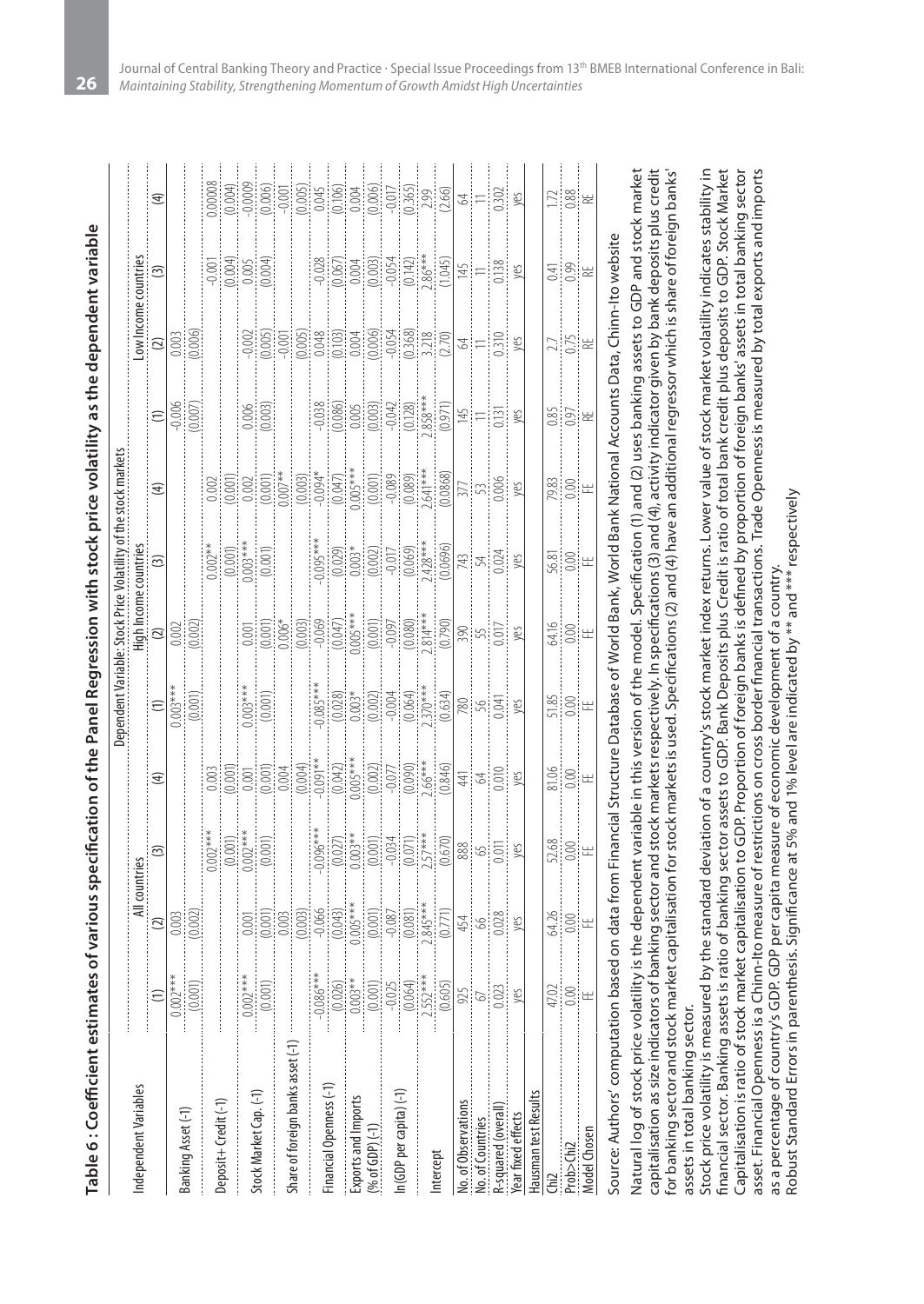| - キャー・シー・シー |      |
|-------------|------|
|             |      |
|             |      |
|             |      |
|             |      |
|             |      |
|             |      |
|             |      |
|             |      |
|             |      |
|             |      |
|             |      |
|             |      |
|             |      |
|             |      |
|             |      |
|             |      |
|             |      |
|             |      |
|             |      |
|             |      |
|             |      |
|             |      |
|             |      |
|             |      |
|             |      |
|             |      |
|             |      |
|             |      |
|             |      |
|             |      |
|             |      |
|             |      |
|             |      |
|             |      |
|             |      |
|             |      |
|             |      |
|             |      |
|             |      |
|             |      |
|             |      |
|             |      |
|             |      |
|             |      |
|             |      |
|             |      |
|             |      |
|             |      |
|             |      |
|             |      |
|             |      |
|             |      |
|             |      |
|             |      |
|             |      |
|             |      |
| I           |      |
|             |      |
|             |      |
|             |      |
|             | T-W- |
|             |      |

 $\overline{a}$ 

| ndependent Variables                   |                                                                                                                                   |                                                                                                                                                                                                                                                                                                                                                 | All countries        |                                    |                             |                                                   | me countries                                                                                                                  |           |                                                                                                                                                                                                                                                                               |                                                                |                                                                                                                                                                                                                                 |                 |
|----------------------------------------|-----------------------------------------------------------------------------------------------------------------------------------|-------------------------------------------------------------------------------------------------------------------------------------------------------------------------------------------------------------------------------------------------------------------------------------------------------------------------------------------------|----------------------|------------------------------------|-----------------------------|---------------------------------------------------|-------------------------------------------------------------------------------------------------------------------------------|-----------|-------------------------------------------------------------------------------------------------------------------------------------------------------------------------------------------------------------------------------------------------------------------------------|----------------------------------------------------------------|---------------------------------------------------------------------------------------------------------------------------------------------------------------------------------------------------------------------------------|-----------------|
|                                        |                                                                                                                                   |                                                                                                                                                                                                                                                                                                                                                 | $\odot$              | $\bigoplus$                        | $\frac{1}{\frac{1}{2000*}}$ | Table: Excha<br>High Incom<br>--0.001<br>--0.004) | $\circ$                                                                                                                       | $\tag{4}$ |                                                                                                                                                                                                                                                                               | Low Income countries<br>(2)<br>$-0.001$<br>$-0.001$<br>(0.011) |                                                                                                                                                                                                                                 | $\tag{4}$       |
|                                        | $0.009***$                                                                                                                        |                                                                                                                                                                                                                                                                                                                                                 |                      |                                    |                             |                                                   |                                                                                                                               |           |                                                                                                                                                                                                                                                                               |                                                                |                                                                                                                                                                                                                                 |                 |
| Banking Asset (-1)                     | (0.002)                                                                                                                           | $\begin{tabular}{ c c } \hline $\mathbf{Q}$ & $\mathbf{0} \rightarrow \mathbf{0}$ \\ \hline $\mathbf{Q}$ & $\mathbf{0} \rightarrow \mathbf{0}$ \\ \hline $\mathbf{0} \rightarrow \mathbf{0}$ & $\mathbf{0} \rightarrow \mathbf{0}$ \\ \hline $\mathbf{0} \rightarrow \mathbf{0}$ & $\mathbf{0} \rightarrow \mathbf{0}$ \\ \hline \end{tabular}$ |                      |                                    |                             |                                                   |                                                                                                                               |           | $\frac{(1)}{\frac{1026*}{0.0007}}$                                                                                                                                                                                                                                            |                                                                |                                                                                                                                                                                                                                 |                 |
|                                        |                                                                                                                                   |                                                                                                                                                                                                                                                                                                                                                 |                      |                                    |                             |                                                   |                                                                                                                               |           |                                                                                                                                                                                                                                                                               |                                                                |                                                                                                                                                                                                                                 |                 |
| leposit+Credit(-1)                     |                                                                                                                                   |                                                                                                                                                                                                                                                                                                                                                 |                      |                                    |                             |                                                   |                                                                                                                               |           |                                                                                                                                                                                                                                                                               |                                                                |                                                                                                                                                                                                                                 |                 |
| Stock Market Cap. (-1)                 |                                                                                                                                   |                                                                                                                                                                                                                                                                                                                                                 |                      |                                    |                             |                                                   |                                                                                                                               |           |                                                                                                                                                                                                                                                                               |                                                                |                                                                                                                                                                                                                                 |                 |
|                                        | $0.007$<br>$(0.004)$                                                                                                              |                                                                                                                                                                                                                                                                                                                                                 |                      |                                    | $\frac{1}{(0.004)}$         |                                                   | $\begin{tabular}{ c c } \hline 0.006**\\ \hline 0.0011\\ \hline 0.005\\ \hline 0.0004\\ \hline 0.0004\\ \hline \end{tabular}$ |           | $\frac{0.037***}{0.010}$                                                                                                                                                                                                                                                      |                                                                |                                                                                                                                                                                                                                 |                 |
| Share of foreign<br>banks asset (-1)   |                                                                                                                                   |                                                                                                                                                                                                                                                                                                                                                 |                      |                                    |                             |                                                   |                                                                                                                               |           |                                                                                                                                                                                                                                                                               |                                                                |                                                                                                                                                                                                                                 |                 |
|                                        |                                                                                                                                   |                                                                                                                                                                                                                                                                                                                                                 |                      |                                    |                             |                                                   |                                                                                                                               |           |                                                                                                                                                                                                                                                                               |                                                                |                                                                                                                                                                                                                                 |                 |
| nancial Openness (-1)                  |                                                                                                                                   |                                                                                                                                                                                                                                                                                                                                                 |                      |                                    |                             |                                                   |                                                                                                                               |           |                                                                                                                                                                                                                                                                               |                                                                |                                                                                                                                                                                                                                 |                 |
|                                        |                                                                                                                                   |                                                                                                                                                                                                                                                                                                                                                 |                      |                                    |                             |                                                   |                                                                                                                               |           |                                                                                                                                                                                                                                                                               |                                                                |                                                                                                                                                                                                                                 |                 |
|                                        |                                                                                                                                   |                                                                                                                                                                                                                                                                                                                                                 |                      |                                    |                             |                                                   |                                                                                                                               |           |                                                                                                                                                                                                                                                                               |                                                                |                                                                                                                                                                                                                                 |                 |
| Exports and Imports<br>(% of GDP) (-1) | $\begin{array}{r} 0.158 \\ -0.0125) \\ -0.016 \\ -0.016 \\ -0.312 \\ -0.312 \\ -0.238 \\ -0.238 \\ +9.88 \\ +9.88 \\ \end{array}$ |                                                                                                                                                                                                                                                                                                                                                 |                      |                                    |                             |                                                   |                                                                                                                               |           |                                                                                                                                                                                                                                                                               |                                                                |                                                                                                                                                                                                                                 |                 |
| (GDP per capita) (-1)                  |                                                                                                                                   |                                                                                                                                                                                                                                                                                                                                                 |                      |                                    |                             |                                                   |                                                                                                                               |           |                                                                                                                                                                                                                                                                               |                                                                |                                                                                                                                                                                                                                 |                 |
|                                        |                                                                                                                                   |                                                                                                                                                                                                                                                                                                                                                 |                      |                                    |                             |                                                   |                                                                                                                               |           |                                                                                                                                                                                                                                                                               |                                                                |                                                                                                                                                                                                                                 |                 |
| ntercept                               |                                                                                                                                   |                                                                                                                                                                                                                                                                                                                                                 |                      |                                    |                             |                                                   |                                                                                                                               |           |                                                                                                                                                                                                                                                                               |                                                                |                                                                                                                                                                                                                                 |                 |
|                                        |                                                                                                                                   |                                                                                                                                                                                                                                                                                                                                                 |                      |                                    |                             |                                                   |                                                                                                                               |           |                                                                                                                                                                                                                                                                               |                                                                |                                                                                                                                                                                                                                 |                 |
| <b>Vo.</b> of Observations             | $\frac{1179}{2}$                                                                                                                  |                                                                                                                                                                                                                                                                                                                                                 |                      |                                    |                             |                                                   |                                                                                                                               |           |                                                                                                                                                                                                                                                                               |                                                                |                                                                                                                                                                                                                                 |                 |
| lo. of Countries                       |                                                                                                                                   |                                                                                                                                                                                                                                                                                                                                                 |                      |                                    |                             |                                                   |                                                                                                                               |           |                                                                                                                                                                                                                                                                               |                                                                |                                                                                                                                                                                                                                 |                 |
| esquared (overall)                     | 1.083                                                                                                                             | $\begin{tabular}{ c c } \hline -0.588 \\ \hline -0.543 \\ \hline 0.43 \\ \hline 7.5 \\ \hline 7.5 \\ \hline 8. \\ \hline \end{tabular}$                                                                                                                                                                                                         |                      |                                    |                             |                                                   |                                                                                                                               |           | $\begin{tabular}{ c c c c c c c c } \hline & 14.4 & 14.4 & 14.4 & 14.4 & 14.4 & 14.4 & 14.4 & 14.4 & 14.4 & 14.4 & 14.4 & 14.4 & 14.4 & 14.4 & 14.4 & 14.4 & 14.4 & 14.4 & 14.4 & 14.4 & 14.4 & 14.4 & 14.4 & 14.4 & 14.4 & 14.4 & 14.4 & 14.4 & 14.4 & 14.4 & 14.4 & 14.4 &$ |                                                                | $\begin{tabular}{ c c c c c c } \hline & 0.0161 & 0.0161 & 0.0161 \\ \hline 0.0145 & 0.0161 & 0.0161 & 0.0161 \\ \hline 0.0010 & 0.0161 & 0.0161 & 0.0161 \\ \hline 0.0000 & 0.0161 & 0.0161 & 0.01641 \\ \hline \end{tabular}$ |                 |
| ear fixed effects                      |                                                                                                                                   |                                                                                                                                                                                                                                                                                                                                                 |                      |                                    |                             |                                                   |                                                                                                                               |           |                                                                                                                                                                                                                                                                               |                                                                |                                                                                                                                                                                                                                 |                 |
| Hausman test Results                   |                                                                                                                                   |                                                                                                                                                                                                                                                                                                                                                 |                      |                                    |                             |                                                   |                                                                                                                               |           |                                                                                                                                                                                                                                                                               |                                                                |                                                                                                                                                                                                                                 |                 |
|                                        | 52.08                                                                                                                             |                                                                                                                                                                                                                                                                                                                                                 |                      |                                    |                             |                                                   |                                                                                                                               |           |                                                                                                                                                                                                                                                                               |                                                                |                                                                                                                                                                                                                                 |                 |
| $nb >$ Chi <sub>2</sub>                | $\frac{1}{2}$                                                                                                                     | 의해 변                                                                                                                                                                                                                                                                                                                                            | $\frac{415}{25} = 1$ | $\frac{55}{25}$ is $\frac{11}{25}$ | 있음.<br>전                    | $\frac{28}{210}$                                  | $23.86$<br>$\pm 0.00$                                                                                                         | 있음        | $283$<br>$\frac{3}{2}$<br>$\frac{1}{2}$<br>$\frac{1}{2}$                                                                                                                                                                                                                      | 의흥                                                             | $\begin{array}{r} \underline{29.67} \\ 0.00 \\ \underline{\mathrm{FE}} \end{array}$                                                                                                                                             | $\frac{25}{25}$ |
| <b>Nodel Chosen</b>                    |                                                                                                                                   |                                                                                                                                                                                                                                                                                                                                                 |                      |                                    |                             |                                                   |                                                                                                                               |           |                                                                                                                                                                                                                                                                               |                                                                |                                                                                                                                                                                                                                 |                 |
|                                        |                                                                                                                                   |                                                                                                                                                                                                                                                                                                                                                 |                      |                                    |                             |                                                   |                                                                                                                               |           |                                                                                                                                                                                                                                                                               |                                                                |                                                                                                                                                                                                                                 |                 |

Source: Authors' computation based on data from Financial Structure Database of World Bank, World Bank National Accounts Data, Patnaik et al (2017). Chinn-Ito website Source: Authors' computation based on data from Financial Structure Database of World Bank, World Bank National Accounts Data, Patnaik et al (2017), Chinn-Ito website Exchange market pressure index given by Patnaik et al (2017) is the dependent variable in this version of the model. Specification (1) and (2) uses banking assets to GDP and Exchange market pressure index given by Patnaik et al (2017) is the dependent variable in this version of the model. Specification (1) and (2) uses banking assets to GDP and stock market capitalisation as size indicators of banking sector and stock markets respectively. In specifications (3) and (4), activity indicator given by bank deposits plus stock market capitalisation as size indicators of banking sector and stock markets respectively. In specifications (3) and (4), activity indicator given by bank deposits plus credit for banking sector and stock market capitalisation for stock markets is used. Specifications (2) and (4) have an additional regressor which is share of foreign banks' credit for banking sector and stock market capitalisation for stock markets is used. Specifications (2) and (4) have an additional regressor which is share of foreign banks' assets in total banking sector. assets in total banking sector.

Exchange market pressure index(EMPI) is weighted average of nominal exchange rate and foreign exchange reserves given by Patnaik et al(2017). A decrease in EMPI value sector asset. Financial Openness is a Chinn-Ito measure of restrictions on cross border financial transactions. Trade Openness is measured by total exports and imports as Exchange market pressure index(EMPI) is weighted average of nominal exchange rate and foreign exchange reserves given by Patnaik et al(2017). A decrease in EMPI value implies stability in the currency markets. Banking assets is ratio of banking sector assets to GDP. Bank Deposits plus Credit is ratio of total bank credit plus deposits to GDP. implies stability in the currency markets. Banking assets is ratio of banking sector assets to GDP. Bank Deposits plus Credit is ratio of total bank credit plus deposits to GDP. Stock Market Capitalisation is ratio of stock market capitalisation to GDP. Proportion of foreign banks is defined by proportion of foreign banks' assets in total banking Stock Market Capitalisation is ratio of stock market capitalisation to GDP. Proportion of foreign banks is defined by proportion of foreign banks' assets in total banking sector asset. Financial Openness is a Chinn-Ito measure of restrictions on cross border financial transactions. Trade Openness is measured by total exports and imports as a percentage of country's GDP. GDP per capita measure of economic development of a country. a percentage of country's GDP. GDP per capita measure of economic development of a country.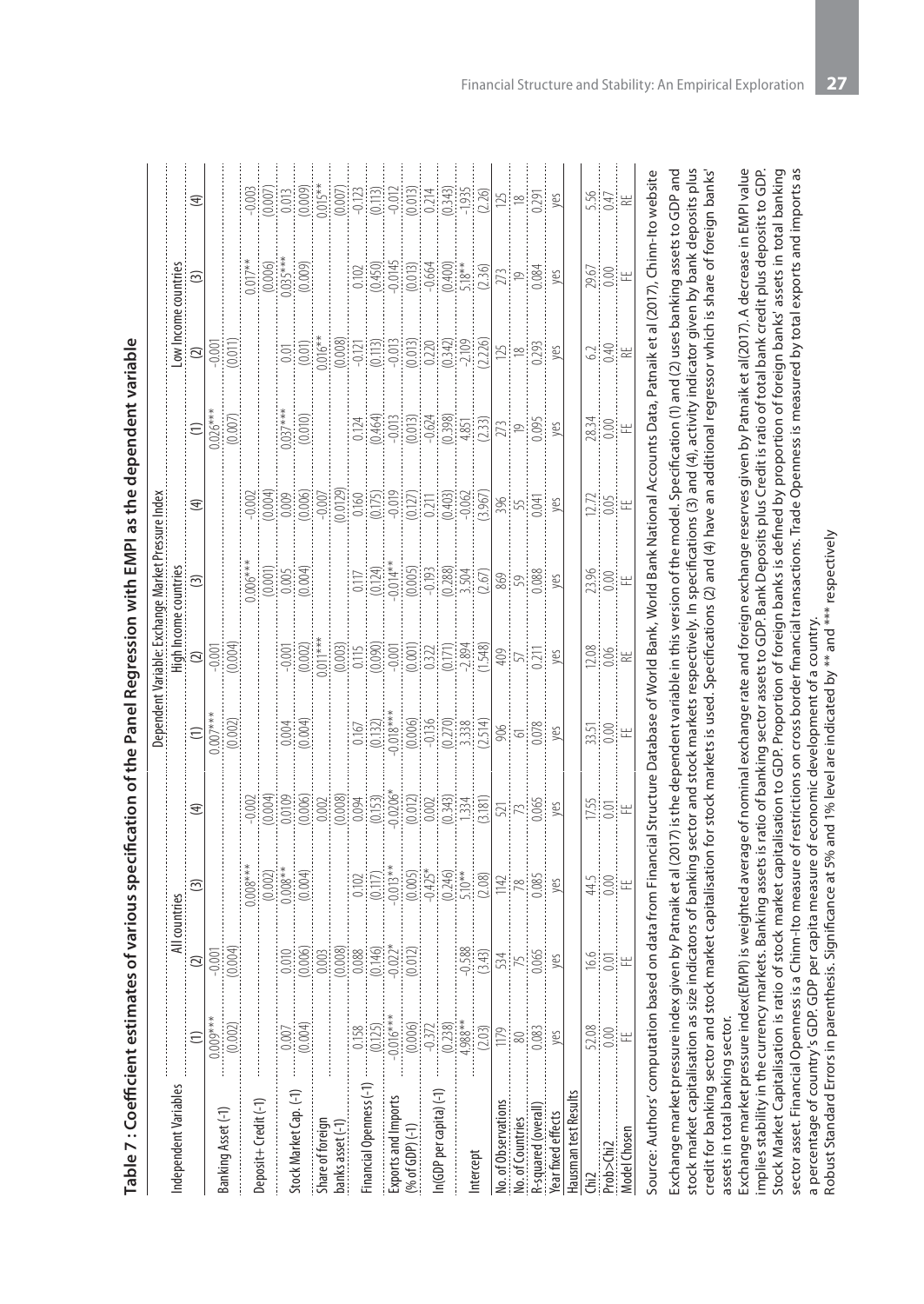In Table 7 where exchange market pressure index is the dependent variable, the coefficient of the size and activity indicators of the banking sector in specification (1) and (3) is positive and significant for all the three sets of regressions whereas the coefficient of stock market capitalisation is significantly positive for pooled regression and low income group countries regression. This indicates that both banking sector and stock markets lead to instability in the economy. For the low income group countries (specification (4)), it can be seen that the foreign banks in a country's banking system could be a factor generating instability. The results found are very similar to the main results presented earlier in Tables 2, 3 and 4.

### **5. Conclusion**

**28**

The paper studies the association between financial structure, bank-based and market-based, and financial and macroeconomic stability using empirical panel model estimated on 82 countries for the period of 1996-2012. The results indicate that in general, bank-based financial system contributes significantly to instability of the financial sectors and currency market. Size and activity levels of the banking system not only increase banking instability, but also contribute to stock market volatility and exchange market pressure. On the other hand, size of the stock markets is found to affect only stock market volatility and has no significant impact on banking and exchange market instability. The impact of banking size and stock market size on financial and currency market instability is felt differently in high-income and lowincome economies. While the banking sector instability (Z-score) is increased by higher levels of banking size/activity in all countries irrespective of income level, the positive impact of the banking size and activities on stock market volatility is observed only in high income countries. In high income countries, both bank-based and market-based systems contribute to stock market volatility, while in low-income countries, neither has a significant impact on stock market volatility. As far as currency market is concerned, bank size/activity increases currency market pressure in all countries irrespective of income level, while stock market size seems to reduce currency market pressure in low-income countries. Within the bank-based system, we find evidence that higher share of foreign banks can be attributed to higher currency market pressure. We conclude that banks' contribution to financial and macroeconomic instability is non-trivial and this could be due to the manner and extent to which banks are inter-linked to various segments of an economy – as intermediaries, as payment systems, as major participants in stock market and currency markets and so on. Globalization of banking systems and increased share of foreign banks in an economy may bring additional dimension to this complex inter-linkages of banking system.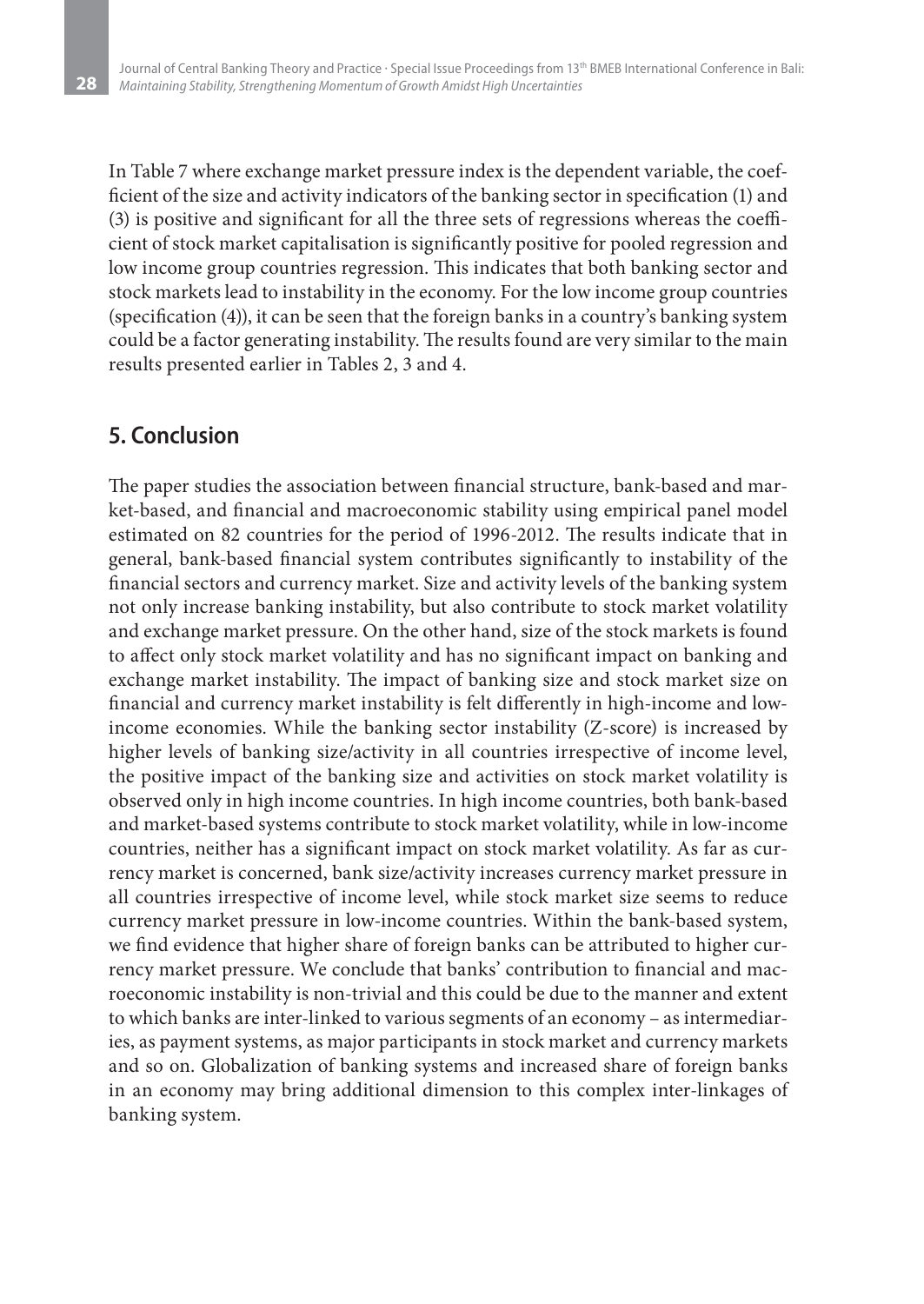### **References:**

- 1. Adrian, T., P. Colla and H.S. Shin (2013), "Which Financial Frictions? Parsing the Evidence from the Financial Crisis of 2007 to 2009", *NBER Macroeconomics Annual*, 2013, Vol 27 (1), pages 159-214
- 2. Aizenman, J., Hutchinson, M.M. (2010), "Exchange market pressure and absorption by international reserves: emerging markets and fear of reserve loss during the 2008-09 crisis", Working paper no. 16260, NBER
- 3. Allard, J., Blavy, R. (2011), "Market Phoenixes and banking ducks: are recoveries faster in market-based economies?", Working Paper WP/11/213, IMF
- 4. Allen, F., Gale, D., (2000), "Comparing Financial Systems", MIT Press, Cambridge, MA.
- 5. Bats, J., Houben, A. (2017), "Bank-based versus market-based financing: implications for systemic risk", Working Paper No. 577, De Nederlandsche Bank
- 6. Beck, T., Levine, R. (2004), "Stock markets, banks and growth: Panel evidence", *Journal of Banking and Finance* 28: 423-442
- 7. Beck, T., Levine, Ross (2002), "Industry growth and capital allocation: does having a market or bank based system matter?", *Journal of Financial Economics* 64, 147-180
- 8. Beck, Thorsten, Levine, Ross, Loayza, Norman, (2000), "Finance and the sources of growth", *Journal of Financial Economics* 58, 261-300
- 9. Calderon, C., Kubota, M. (2009), "Does higher openness cause more real exchange rate volatility?", Policy research working paper 4896, World Bank
- 10. Craig, Ben and von Peter, Goetz (2014). Interbank tiering and money center banks, *Journal of Financial Intermediation* 23 (3), 322-347
- 11. Demirguc-Kunt, A., Feyen, E., Levine (2011), "The evolving importance of Banks and Securities Markets", Policy Research Working Paper 5805, World Bank
- 12. Demirguc-Kunt, Asli, Levine, Ross, (1999), "Bank based and market based financial systems: cross-country comparisons", Policy Working Paper 2143, World Bank
- 13. Demirguc-Kunt,A., Maksimovic, V. (2000), "Funding growth in bank based and market based financial systems", Policy Research Working Paper 2432, World Bank
- 14. Dienillah, A., Anggraeni, L., Sahara, S., (2018), "Impact of financial inclusion on financial stability based on income group countries", *Bulletin of Monetary Economics and Banking*, 20, 429-442.
- 15. Ergungor, O.E. (2004), "Market vs Bank based Financial Systems: Do rights and regulations really matter?", *Journal of Banking and Finance* 28: 2869-2887
- 16. Frankel, Jeffrey A., Saravelos, George (2011) "Can Leading Indicators Assess Country Vulnerability? Evidence from the 2008-09", Global Financial Crisis.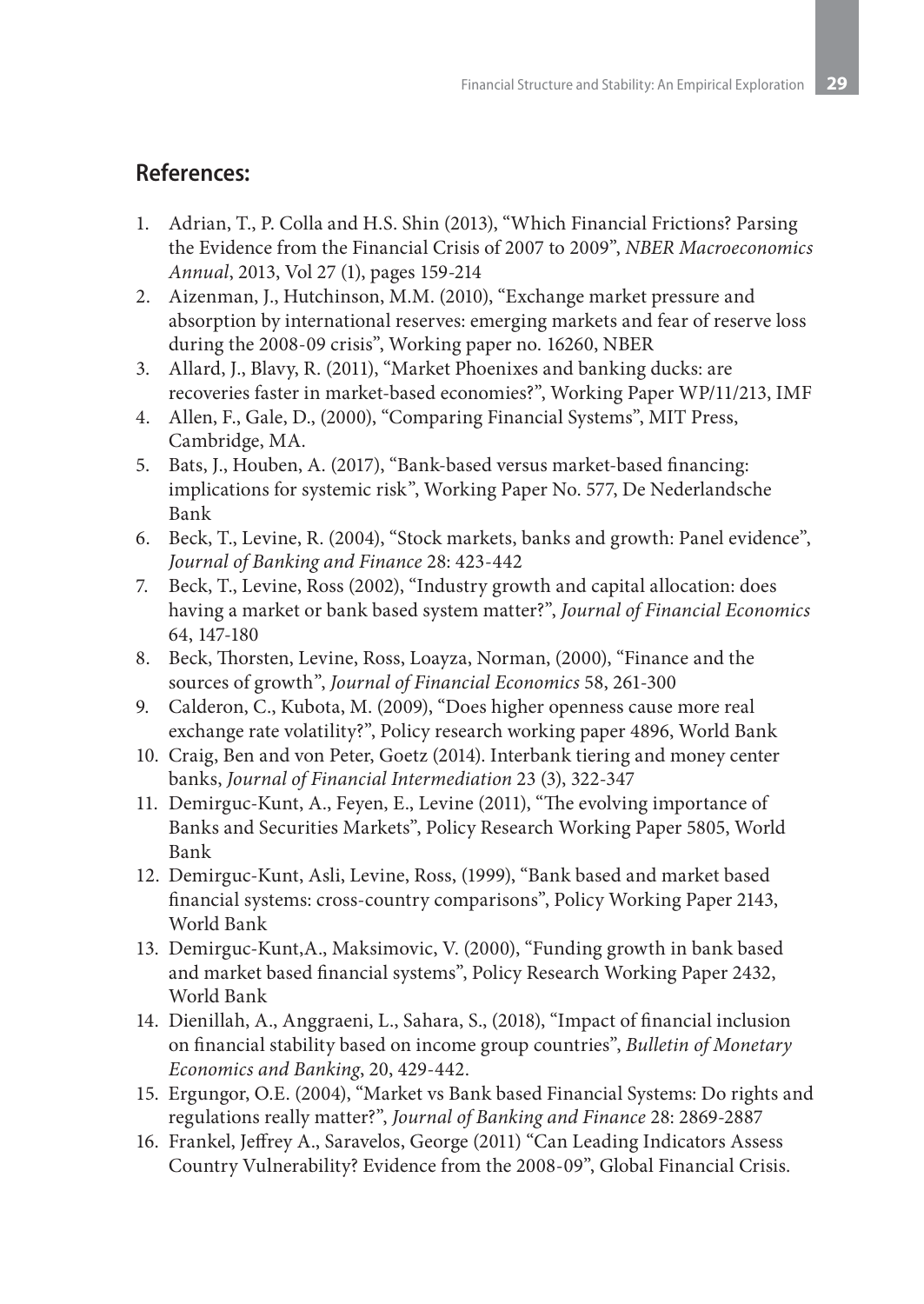HKS Faculty Research Working Paper Series RWP11-024,John F. Kennedy School of Government, Harvard University

- 17. Frankfurt, Institute for Monetary and Financial Stability (IMFS), Frankfurt a. M.
- 18. Gambacorta, L., Yang, J., Tsatsaronis, K. (2014), "Financial Structure and Growth", BIS Quarterly Review, Bank for International Settlements.
- 19. Guillen, J. (2016). Does Financial Openness Matter in the Relationship Between Financial Development and Income Distribution in Latin America?. *Emerging Markets Finance and Trade*, 52(5), 1145-1155.
- 20. Ho, S. Y., & Iyke, B. N. (2019). Trade Openness and Carbon Emissions: Evidence from Central and Eastern European Countries. *Review of Economics*, 70(1), 41-67.
- 21. Hou, X., Li, S., & Wang, Q. (2018). Financial structure and income inequality: evidence from China. *Emerging Markets Finance and Trade*, 54(2), 359-376.
- 22. Igan, D., & Tan, Z. (2017). Capital inflows, credit growth, and financial systems. *Emerging Markets Finance and Trade*, 53(12), 2649-2671.
- 23. Ito, Hiro (2004), "Is financial openness a bad thing? An analysis on the correlation between financial liberalisation and the output performance of the crisis-hit economies", Working Paper 04-23, Santa Cruz Centre for International Economics.
- 24. Iyke, B. N. (2017). Does Trade Openness Matter for Economic Growth in the CEE Countries?. *Review of Economic Perspectives*, 17(1), 3-24.
- 25. Juhro, S. M., Narayan, P. K., Iyke, B. N., & Trisnanto, B. (2020). Is there a role for Islamic finance and R&D in endogenous growth models in the case of Indonesia?. *Pacific-Basin Finance Journal*. https://doi.org/10.1016/j. pacfin.2020.101297.
- 26. Karim, N., Al-Habshi, S., Abduh, M., (2016) Macroeconomics indicators and bank stability: A case of banking in Indonesia, *Bulletin of Monetary Economics and Banking*, 18, 431-448.
- 27. Kim, H., Park, K., & Song, S. (2016). Banking market size structure and financial stability: evidence from eight Asian countries. *Emerging Markets Finance and Trade*, 52(4), 975-990.
- 28. King, R.G., Levine, Ross, (1993), "Finance and Growth: Schumpeter Might be right", *The Quarterly Journal of Economics*, 108(3), 717-737
- 29. Langfield, S., Pagano, M. (2015), "Bank-bias in Europe: effects on systemic risk and growth", Working Paper 1797, European Central Bank
- 30. Lee, Bong-Soo (2012), "Bank-based and market-based financial systems: Timeseries evidence", *Pacific-Basin Finance Journal* 20, 173-197
- 31. Levine, Ross (2002), "Bank based or market based financial systems: which is better?", *Journal of Financial Intermediation* 11, 398-428
- 32. Levine, Ross (2005), "Finance and Growth: Theory and Evidence", Ch. 12, Handbook of Economic Growth, Volume 1A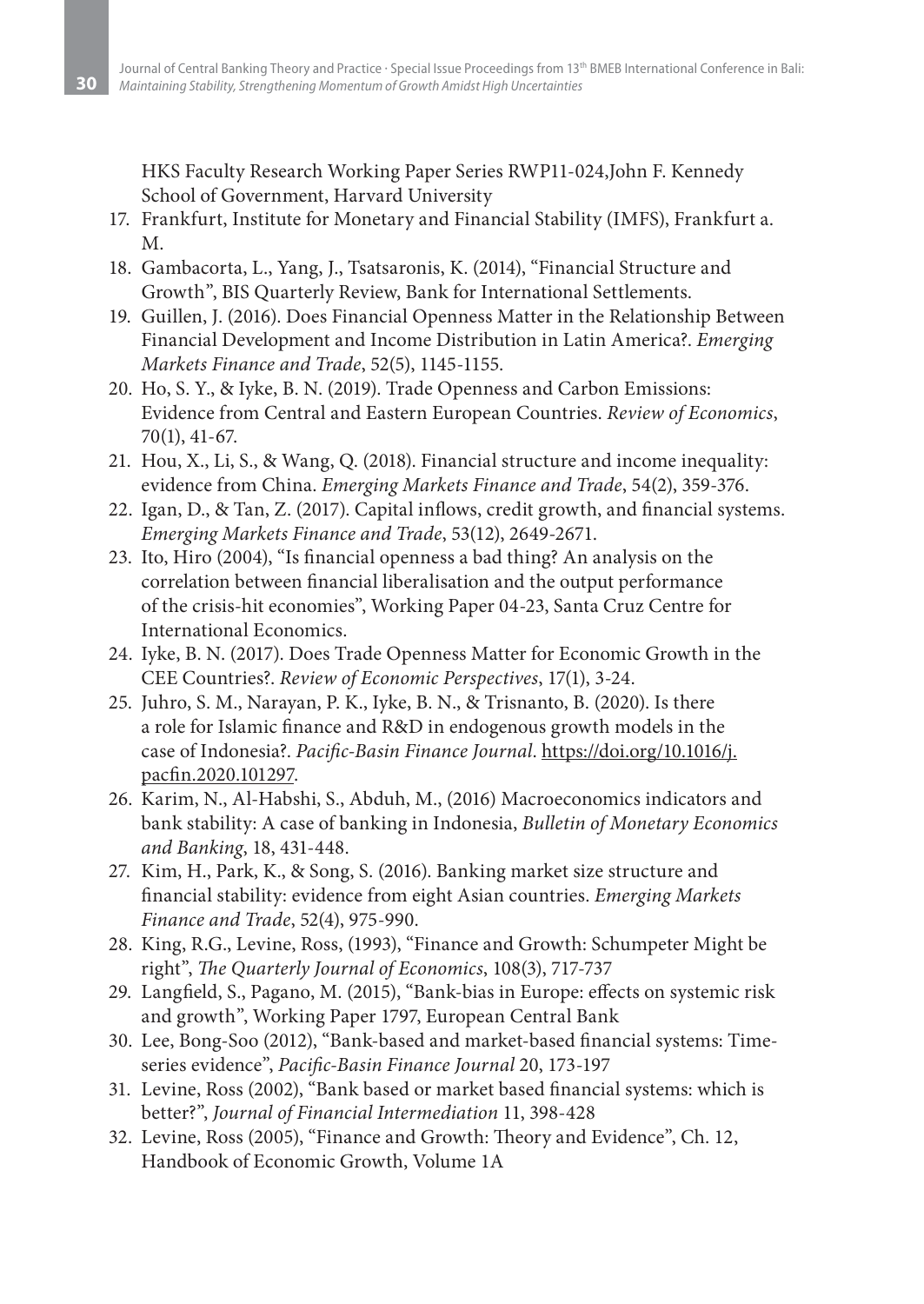- 33. Li, Xiangming (2004), "Trade liberalization and real exchange rate movement", IMF staff papers Vol 51(3), IMF
- 34. MacDonald, R., Ricci, L. (2003), "Estimation of the equilibrium real exchange rate for South Africa", Working Paper WP/03/44, IMF
- 35. Mayandy, K., (2019) Monetary policy rules and macroeconomic stability: Evidence from Sri Lanka, *Bulletin of Monetary Economics and Banking*, 22, 485-506.
- 36. Mulyaningsih, T., Daly, A., Miranti, R., (2016) Nexus of competition and stability: Case of banking in Indonesia, *Bulletin of Monetary Economics and Banking*, 18, 333-350.
- 37. Park, D., Shin, K., & Tian, S. (2019). Do Local Currency Bond Markets Enhance Financial Stability? Some Empirical Evidence. *Emerging Markets Finance and Trade*, 1-29.
- 38. Patnaik, I., Felman, J., Shah, A. (2017), "An exchange market pressure measure for cross country analysis", *Journal of International Money and Finance* 73, 62- 77
- 39. Phan, D. H. B., Iyke, B. N., Sharma, S. S., & Affandi, Y. (2020). Economic policy uncertainty and financial stability–Is there a relation?. *Economic Modelling*. https://doi.org/10.1016/j.econmod.2020.02.042
- 40. Rajan, R.G., Zingales, L. (1998), "Financial dependence and growth", *American Economic Review* 88(3), 559-586
- 41. Rousseau, P.L., Wachtel, P., (2002), "Inflation thresholds and the financegrowth nexus", *Journal of international Money and finance* 21, 777-793
- 42. Schmidt, Reinhard H., Hryckiewicz, Aneta (2006), "Financial systems importance, differences and convergence", IMFS Working Paper Series, No. 4, Goethe University
- 43. Shen, C. H., Fan, X., Huang, D., Zhu, H., & Wu, M. W. (2018). Financial development and economic growth: Do outliers matter?. *Emerging Markets Finance and Trade*, 54(13), 2925-2947.
- 44. Sunarmo, (2018) Market structure and competition of Islamic banking in Indonesia, *Bulletin of Monetary Economics and Banking*, 20, 307-324.
- 45. Thakor, A.V. (1996), "The design of financial systems: an overview", *Journal of Banking and Finance 20*, 917-948
- 46. Vitols, Sigurt (2001), "The origins of bank-based and market based financial systems: Germany, Japan, and the United States", Wissenschaftszentrum Berlin für Sozialforschung, Discussion Paper FS| 01-302
- 47. Wachtel, Paul, (2001), "Growth and Finance: What do we know and how do we know it?", *International Finance*, 335-362
- 48. Wang, Q-J., Feng, G-F., and Chang, C-P., (2019) Financial structure foundation of the urban-rural income gap in China: An investigation from the perspective of the double dual structure, *Bulletin of Monetary Economics and Banking*, 22, 177-194.